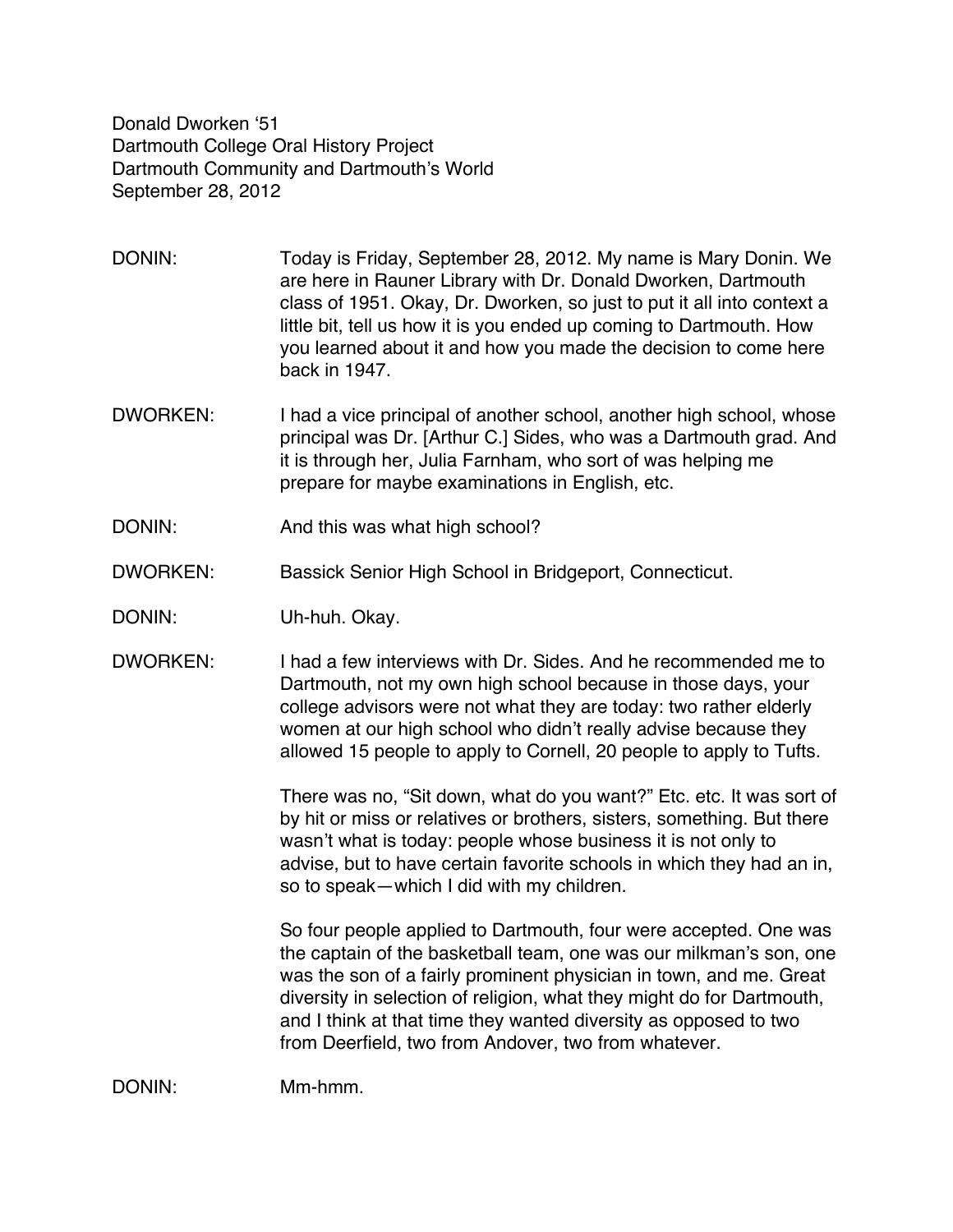- DWORKEN: And they got it. Whose influence that was or who decided that Dartmouth would change from pre-Hopkins to John Sloan Dickey, I don't have the slightest idea. But someone decided that. They decided to increase the number of Afro-Americans. They decided to triple or quadruple the number of Jewish applicants. Reasoning, you can only surmise, because Dartmouth as a hard-drinking, rah rah school was certainly well known, as opposed to Yale and Harvard, etc. I think they did it because they felt that it would increase the intellectual approach to Dartmouth. And, just my opinion, perhaps a financial approach to Dartmouth…as it turned out to be later, financially and otherwise.
- DONIN: DONIN: Did you take any kind of admissions test the way they....
- DWORKEN: Dartmouth only required an essay.
- DONIN: Mm-hmm.
- DWORKEN: I did take the admissions—in New York they call them Regents. Here they called them pre-college SATs or something and for other schools that I applied, to which I was accepted to some and certainly not to Cornell and Tufts with 20 other people. But I decided that Dartmouth was really my first choice, and I wanted to come here. Mainly, or one of the main reasons…. Even at that time Dartmouth had a reputation for being a pre-postop school. Meaning premeds getting into med school virtually 100 percent.
- DONIN: Into Dartmouth's medical school?
- DWORKEN: No, no. We knew that Dartmouth med school was only two years. And that was even one of the better parts because they took the 4.0s and the 3.9s, and they left us 3.something, 2s and 3s, to go to other American medical schools. Of my class, I think there were approximately a hundred premeds, and I think 99 got into American medical schools, 20 of which got into Dartmouth Med, and some got into Dartmouth Med at the end of three years.
- DONIN: Oh, so they'd be three undergraduate—
- DWORKEN: Three years undergrad and went to Dartmouth Med.

DONIN: Uh-huh.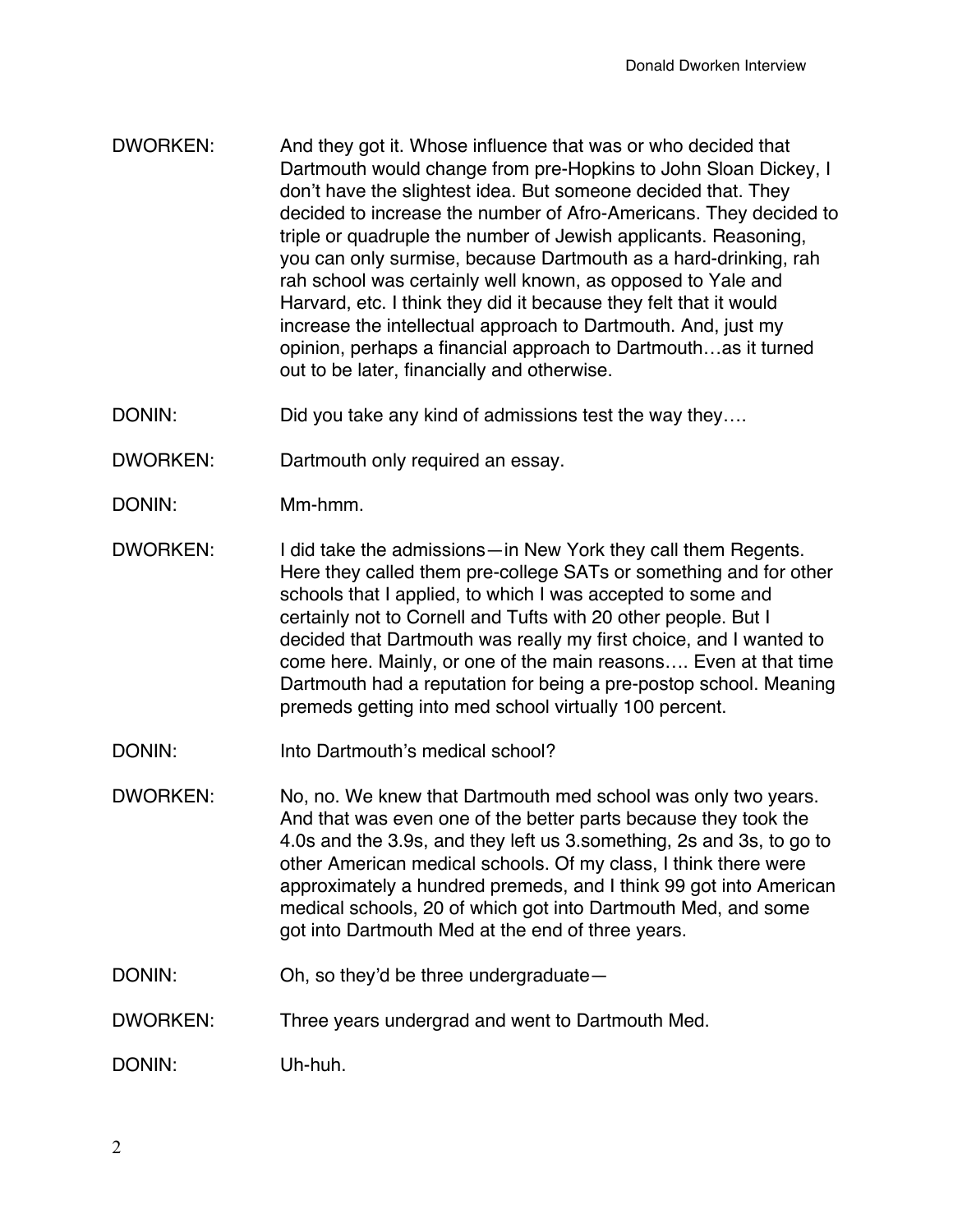- DWORKEN: For two and then they had to transfer. And after two years at Dartmouth Med, they could pick their school. You want to go to Harvard…. Because medical schools have their didactic two years and then it's all clinical.
- DONIN: Right.
- DWORKEN: So there's a lot of room for third- and fourth-year students. And there was absolutely no problem of someone who went to Dartmouth Med for a few years. And so that even made those people who wanted to go to medical school, they weren't in competition with the 20 top guys. Very interesting. And so since I wanted to go into medicine when I was very small due to family reasons, etc., I thought Dartmouth was a very good choice. There was another school that was very interesting that now…. At that time—and this may surprise you—Franklin & Marshall.
- DONIN: Really!
- DWORKEN: Yes. Franklin & Marshall has an excellent—I know someone who goes there, by the way—excellent prelaw, premed, pre other school. And I was accepted at Bates and a couple of others. But I had decided to come to Dartmouth.
- DONIN: Why?
- DWORKEN: Reputation, Ivy League, a little bit of snobbery, call it what you will.
- DONIN: Did you like the outdoorsy kind of stuff that was going on here?
- DWORKEN: Actually not.
- DONIN: [Laughs] Okay.
- DWORKEN: I played tennis at my high school. I played—I was the third man on it, but one and two never played; they were that good. So I played number one. And when I came to Dartmouth on the freshman team, I was number 11 on an 11-man team. I think I played one or two matches. But I wasn't as good as many others, including a fellow here who was my roommate in med school, who came to med school the same time I did.

DONIN: Uh-huh.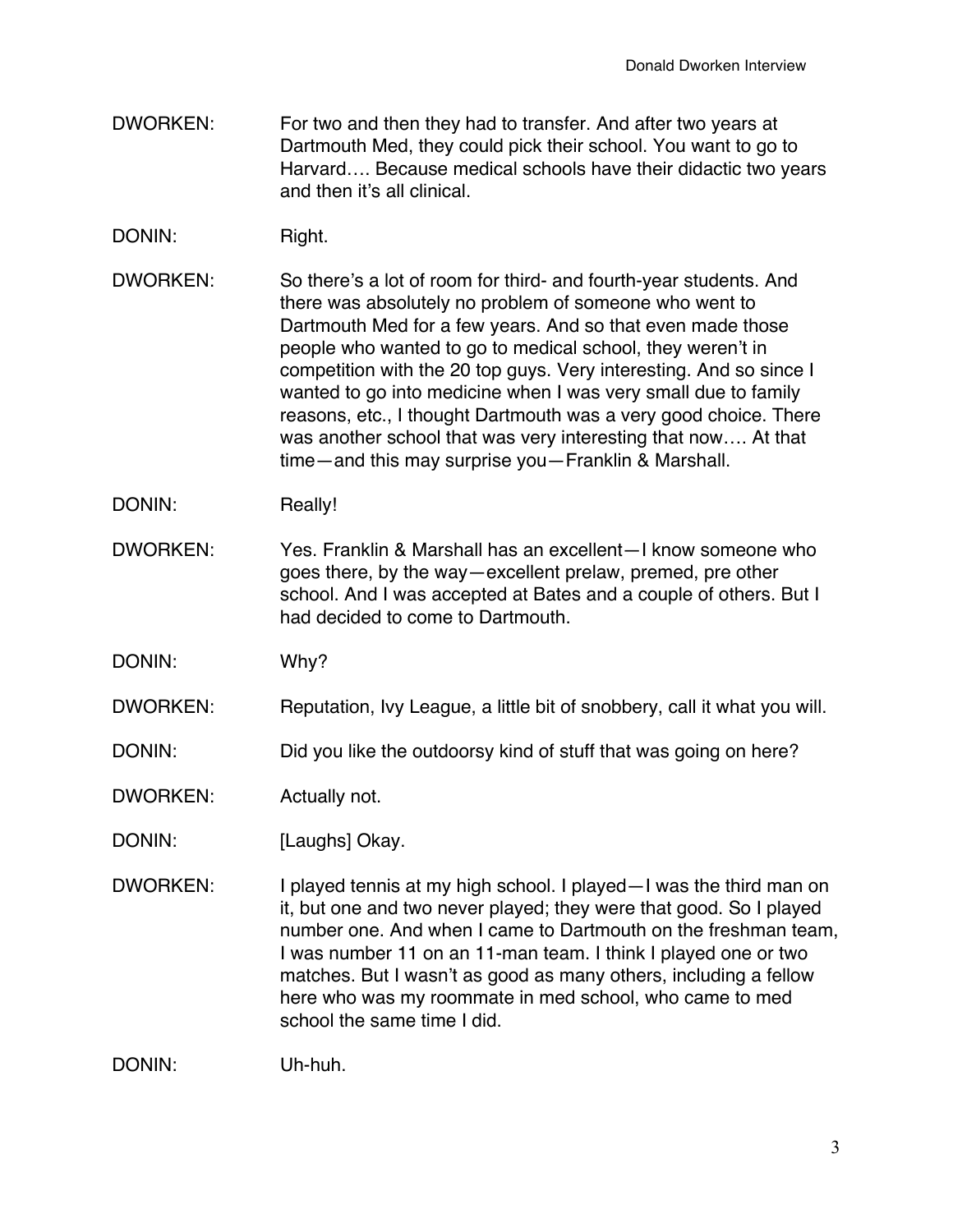- DWORKEN: The class of '51, Paul Simel. Anyway. And I felt I could get a good education here. It was not that close to home.
- DONIN: Especially without the highway in those days.

DWORKEN: Yes. Route 5, 210 miles, five hours. Okay. There were trains that came once in a while.

- DONIN: Right.
- DWORKEN: And so I came here. And one of the first things that I noticed was Dartmouth imbued a spirit not only of Dartmouth, but of your class. We wore plebe hats.
- DONIN: Oh, the beanies.
- DWORKEN: Beanies. We participated as a class. And the spirit of '51 existed then and still exists.
- DONIN: So when you got here, who was your first sort of group of pals? Was it your roommates or was it the tennis team?
- DWORKEN: The tennis team was one group. Another group was my bridge team.
- DONIN: Oh!

DWORKEN: We didn't have a team, but we played bridge.

- DWORKEN: And I had played before, my parents and stuff. And so I was interested in that, and we played bridge at Freshman Commons all hours.
- DONIN: What dorm were you in?
- DWORKEN: I know where it is. I had two roommates. Begins with R?
- DONIN: [Looking at notes.] Hitchcock?
- DWORKEN: Yes. I was in 304—first floor Hitchcock, first room, with two roommates from South Orange, New Jersey. Because my family, my mother's family—and this came into being later—owned a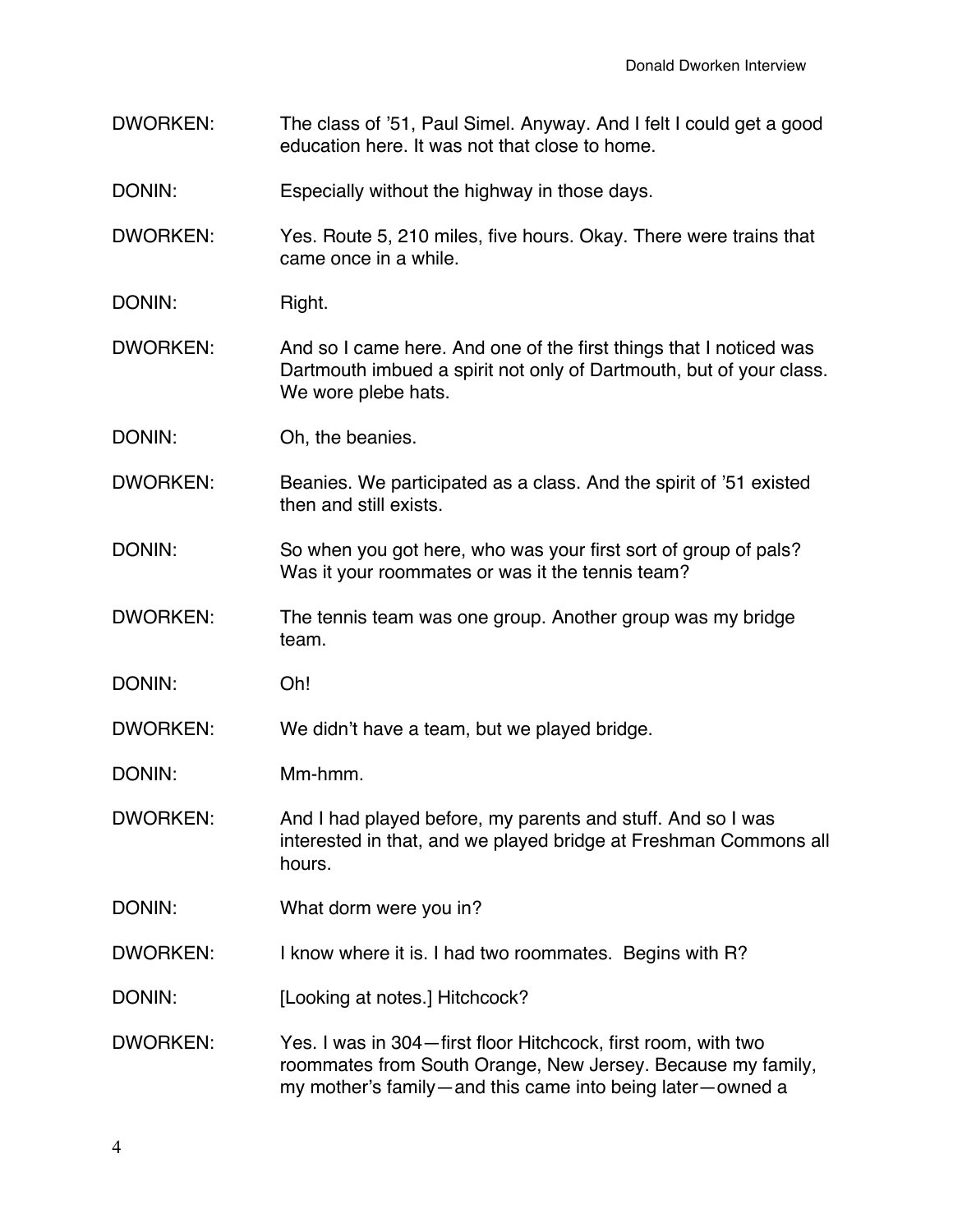resort hotel in West Orange. And Maplewood and South Orange, etc. Mostly Maplewood. I had two roommates from there, with whom I did not…. I wasn't that friendly with them. I was more friendly with my premeds.

- DONIN: Oh, that was your group, of course.
- DWORKEN: Yes, the premeds.
- DONIN: Because you studied together?
- DWORKEN: Oh, yes.
- DONIN: And had classes together.
- DWORKEN: Aaron Rausen was my roommate, who died a year ago of pancreatic cancer. Very friendly with Terry Fogarty. These are all premeds.
- DONIN: Mm-hmm.
- DWORKEN: We suffered through physics and all sorts of premed courses.
- DONIN: Organic chemistry?
- DWORKEN: Oh! [Laughter] Unreal. One of the best courses I took as a freshman, the college I'll say threw a fig at a math professor whose name was [Robin] Robinson. And he gave a Math 1 course, no textbook, just everyday things like statistics. The exam you couldn't study for. I still now, 50, 60 years ago, remember one of the questions on the math exam. And I'll throw that at you. [Laughter] Let us assume you had a filing cabinet with four drawers. And you had an equal amount of names—these are people's names—that you wanted to file in these four drawers. How would you know how many letters were by A to D, E to F, F to G. How would you know if you wanted them to be equal?
- DONIN: You'd have to count them.

DWORKEN: No, you have a hundred—there are thousands—and then you have to…you keep filling them.

DONIN: Oh, yes. No idea.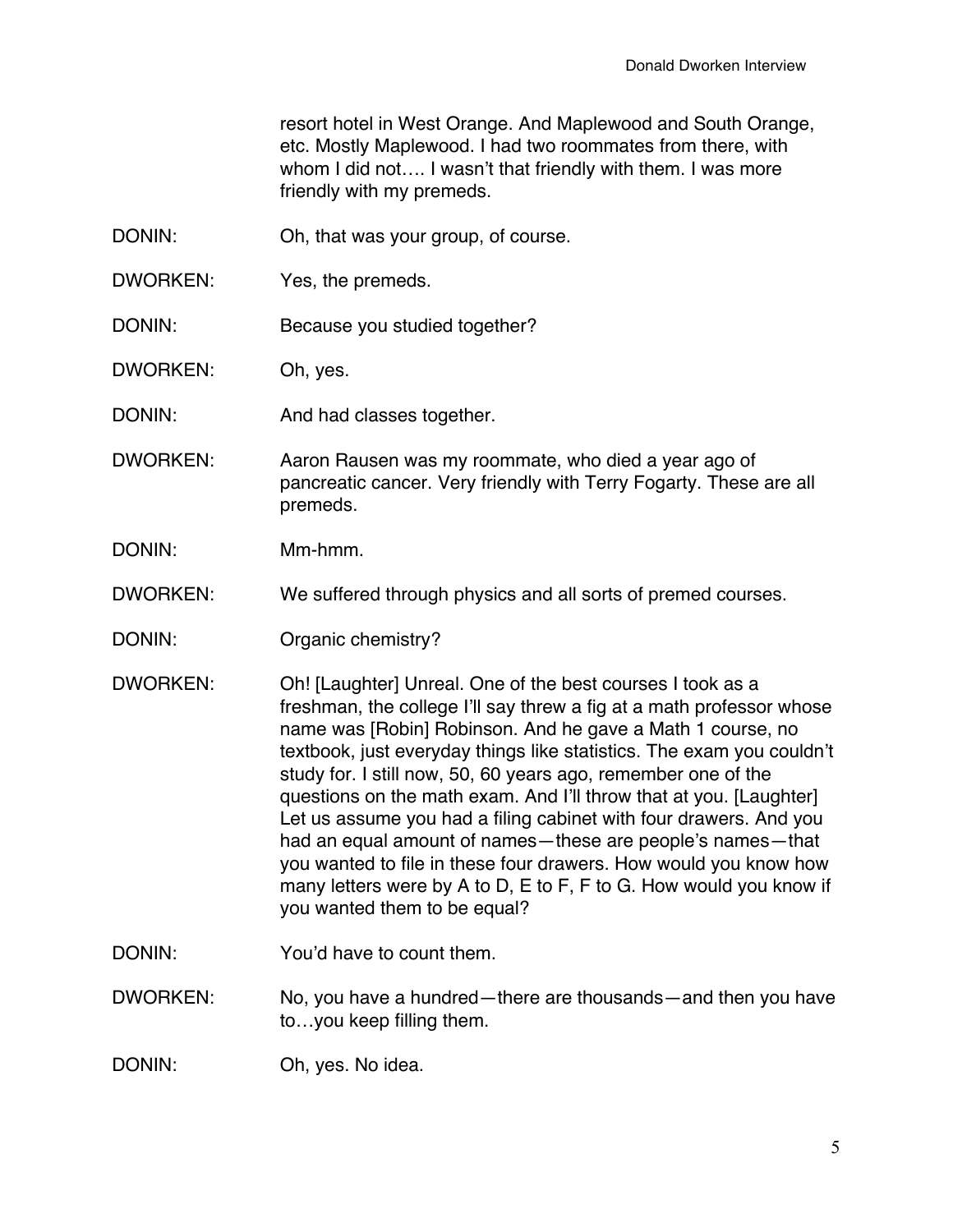- DWORKEN: Go to a telephone book. Divide it in half and then divide it in quarters. You know exactly where the letters are.
- DONIN: Interesting.
- DWORKEN: Because the telephone [book] is an example of people's names.
- DONIN: Dividing up the alphabet, right, right.
- DWORKEN: And that was one of the questions on his final exam. And he had things about statistics, about putting pebbles into holes, and all sorts of thing. And I think he just did it one year. And I guess he was retiring, and the college just wanted…. He always wanted to—I think he wrote a book on it or something like that.
- DONIN: Uh-huh.
- DWORKEN: So the college decided Math 1 was—they didn't force you into it, but it sounded interesting.
- DONIN: Yes, yes.
- DWORKEN: That was one of the things. But we did study together. We needed a little help with certain things. I found that the math—that the premeds were smarter than most. They were. And the most diverse of most.
- DONIN: Really!
- DWORKEN: They came—they didn't come from prep schools. Most of them were not prep schools. Terry Fogarty came from a high school in Brooklyn, New York. Aaron Rausen's father…. Most of the people in the premed—

- DWORKEN: —were not, were socially different than the non-premeds.
- DONIN: Right. Mm-hmm.
- DWORKEN: And had more purpose than the non-premeds.
- DONIN: Well, you already.... I mean the premeds know exactly what they need to major in and want to do, whereas….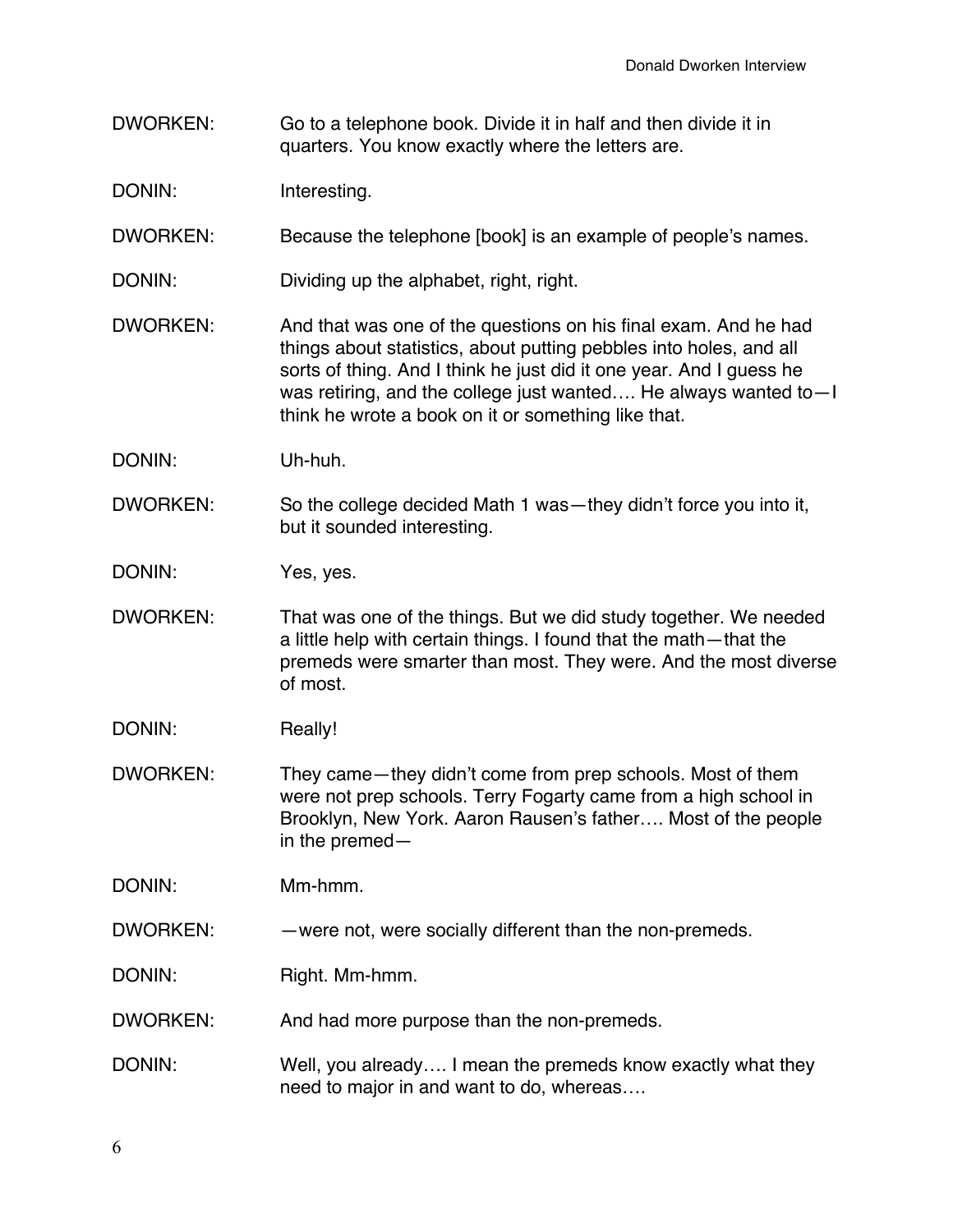- DWORKEN: I majored in economics eventually, because I wanted to go to Tuck for a couple of years after all my premed stuff was enough for medical school. And I took a couple of economics courses, and I thought, gee, what if I went to Tuck for two years? How would a medical school look at that? Would they think that I didn't make up my mind? So I decided not to do that.
- DONIN: Make you more well-rounded.
- DWORKEN: Yes. But in those days, well-rounded didn't mean anything.
- DONIN: I know. Yes.
- DWORKEN: You know the fact that I was a master in bridge didn't mean anything.
- DONIN: Right. Not like today when they like to see all that.
- DWORKEN: Right. I didn't play the harp either.
- DONIN: Well, this was still the postwar era, and everybody was all about getting back to work and getting a career and getting a job.
- DWORKEN: Right. And a lot of prelaw students.
- DONIN: Yes, business.
- DWORKEN: We had that same diversity when in my junior year, we didn't—a group of us sort of got together and didn't want to live in Wigwam Village.
- DONIN: Mm-hmm.
- DWORKEN: Which is where the naval… I don't know if they still exist. They probably don't. I hope they tore them down because they looked like a motel.
- DONIN: [Laughs] They're gone.
- DWORKEN: They're gone. And it seems that at that time there wasn't enough housing. So freshmen got preferences to live "on campus." Seniors, one third to one quarter lived in fraternity houses.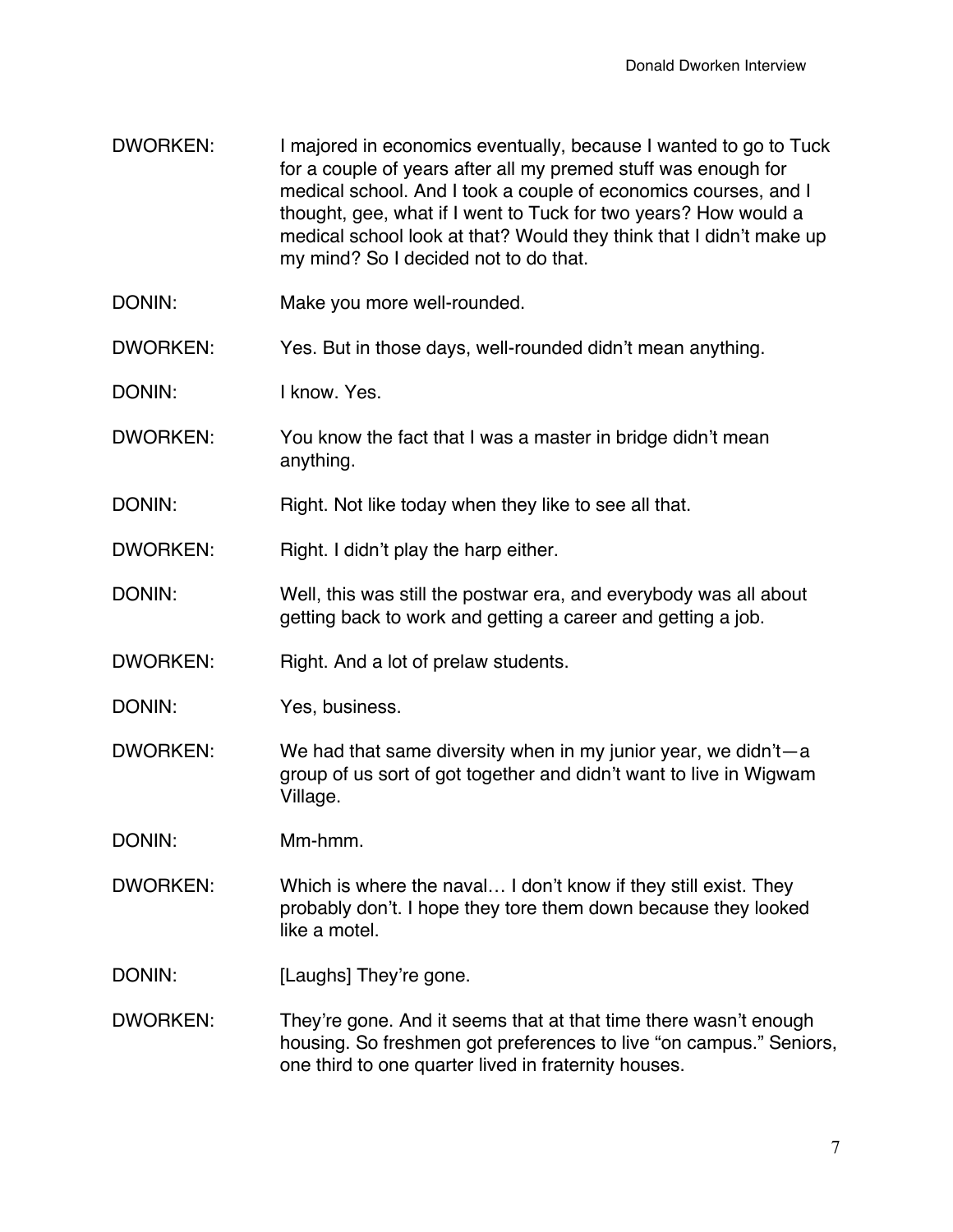- DONIN: Oh, right. Of course, yes.
- DWORKEN: Sophomores were treated better than juniors. Juniors got the short end of the stick as far as housing was concerned.
- DONIN: So was that year that you moved to Wheelock?
- DWORKEN: We moved to 21 Wheelock Street—18 Wheelock, because I saw it on my way coming here.
- DONIN: Right.
- DWORKEN: And I saw that house. There was a class of '52 [group] living across the street also. And I know some of them: Jerry Barton was one of them.
- DONIN: Mm-hmm.
- DWORKEN: Then he became a physician, an orthopedist, in Norwalk. I knew Jerry very well. So there were different groups.

So one of the things that happened was…. Fraternities at that time—this is one thing I liked about Dartmouth—were really low on the totem pole as far as allegiance is concerned. It was to your college, it was to your class. It was even more to the people you palled around with. Fraternities were just social events, as opposed to many, many other schools, where they used to meet you—I've heard stories—they'd meet you on the train.

- DONIN: Oh! And recruit you.
- DWORKEN: And recruit you.
- DONIN: Oh.
- DWORKEN: That happened, you know. And also you could join a fraternity at many places like Cornell, Syracuse, etc., those I know, as a freshman, whereas you were not allowed to enter a fraternity house as a freshman at Dartmouth.

DONIN: Right.

DWORKEN: That was the rule.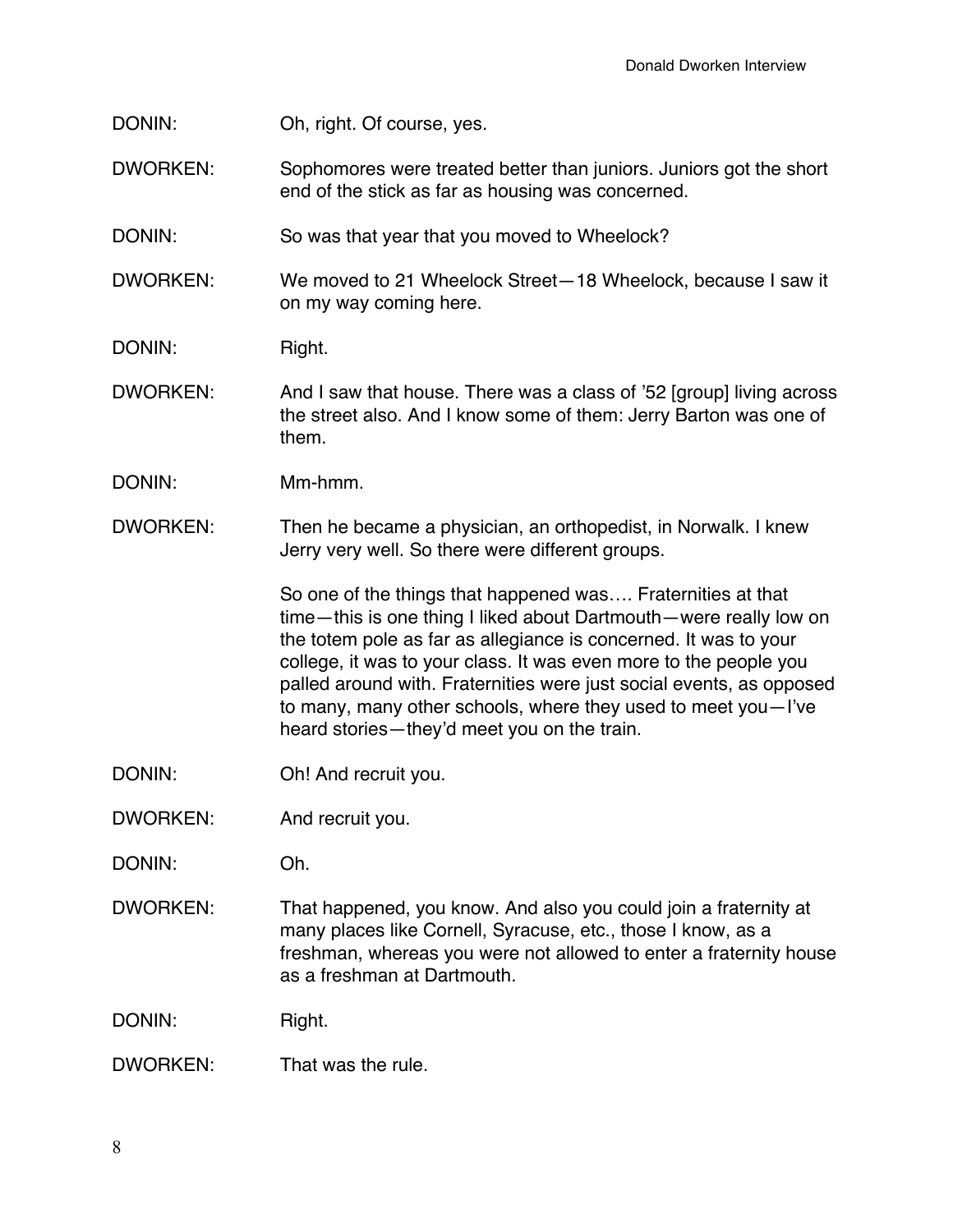- DONIN: The rushing thing didn't start until the fall.
- DWORKEN: In sophomore year.
- DONIN: Mm-hmm.
- DWORKEN: Now we'll talk about religion.
- DONIN: Yes, that was my next question.
- DWORKEN: Because that played a part. The house we lived in at 18 Wheelock only had, of the seven who lived there, one or two that became members of Pi Lam—Pi Lamda Phi—I think it is. Pi Lam was 90 percent Jewish.
- DONIN: Oh, so that was known as the Jewish fraternity?
- DWORKEN: The Jewish fraternity was Pi Lam.
- DONIN: Mm-hmm. And were you welcome at the other ones?
- DWORKEN: No—
- DONIN: I mean once you identified as being Jewish, are you welcome at the other fraternities?
- DWORKEN: You know I think the other fraternities had their token Jewish member.
- DONIN: Uh-huh.
- DWORKEN: Especially ones who really did not pal around with other Jewish people, Jewish students. I won't put their names down because one of them is the brother of—one of them is the brother [a member] of my country club. And one recently died—whatever. But we know who they were. And they had one, maybe two, Jewish members; the rest were not. Some of them even had non-Christian clauses in their national.

So this great increase in Jewish students created not a necessity but a feeling, a left-out feeling, that there was no place—if they wanted to go into a fraternity, where to go? Because Pi Lam had, every place had like, as I remember, 64 members, period, of which one fourth lived in the house with no eating in the house. So they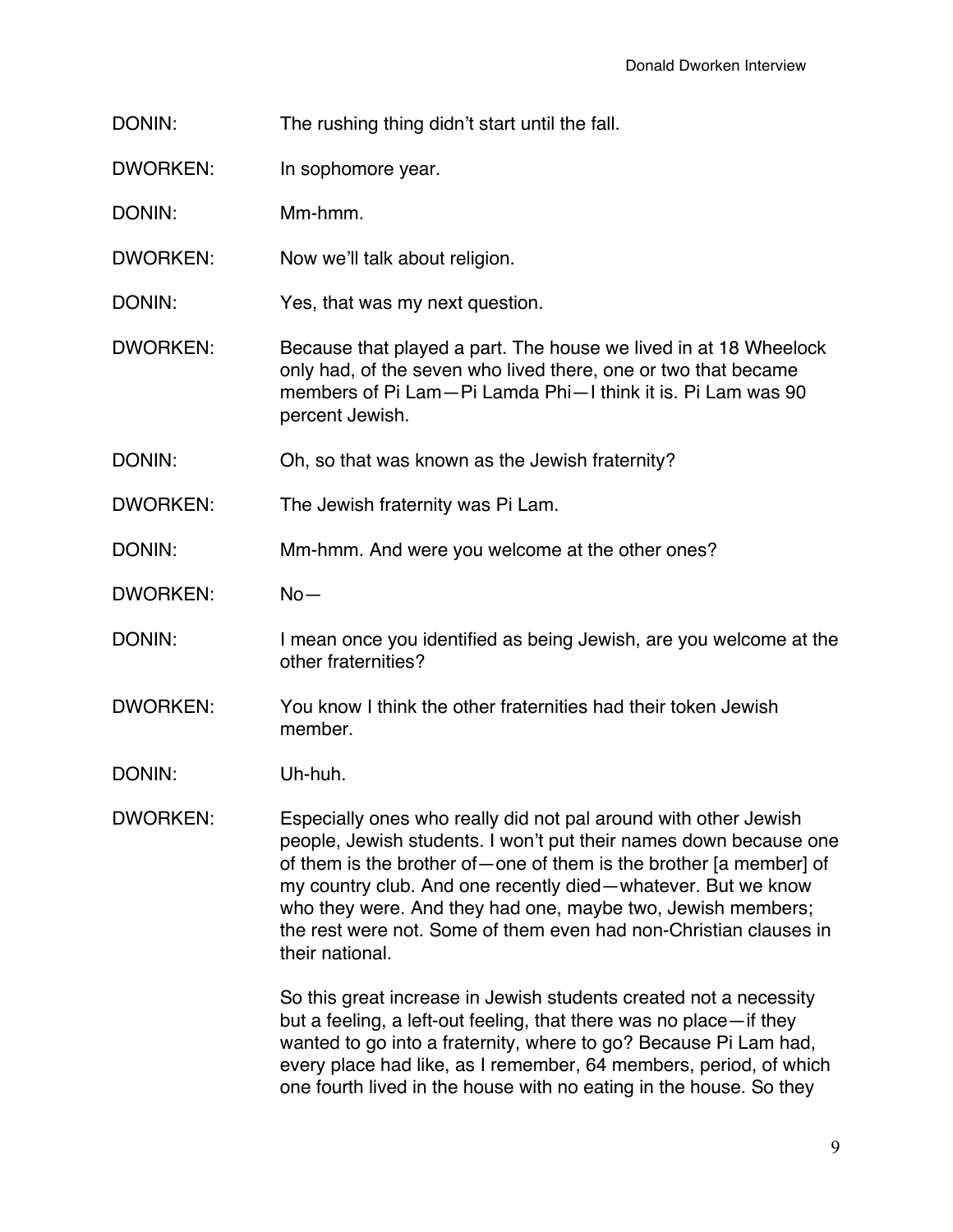weren't like other schools where fraternity was *it*. This was like fourth on your list. But it was nice, socially, on big weekends.

- DONIN: The big weekends.
- DWORKEN: The big weekends: Carnival, Green Key.
- DONIN: Right.
- DWORKEN: Et cetera. And a place where you could just gather and play cards or whatever.
- DONIN: Mm-hmm.
- DWORKEN: So, from this 18 West Wheelock, there were four or five guys, and there were others on campus, we decided there should be a place for us to go if we wanted.
- DONIN: Us meaning Jewish—
- DWORKEN: Jewish members.
- DONIN: — — members.
- DWORKEN: But we also felt that it shouldn't be all Jewish. Why not have a fraternity that everyone was welcome and not just hockey players in one and basketball players in another, the Dekes, the Betas, whatever. There was one local fraternity, but all the rest were not.
- DONIN: Mm-hmm.
- DWORKEN: Sixteen or 18 or whatever the number was. So we got together a group of—I there think there were about 13 of us. It was either seven and six or eight and five. And we said, let's do it.
- DONIN: And the numbers you mentioned are what, seven Jews and six non-Jews?
- DWORKEN: Seven Jews and six non-Jews.
- DONIN: I see. Okay.
- DWORKEN: Okay?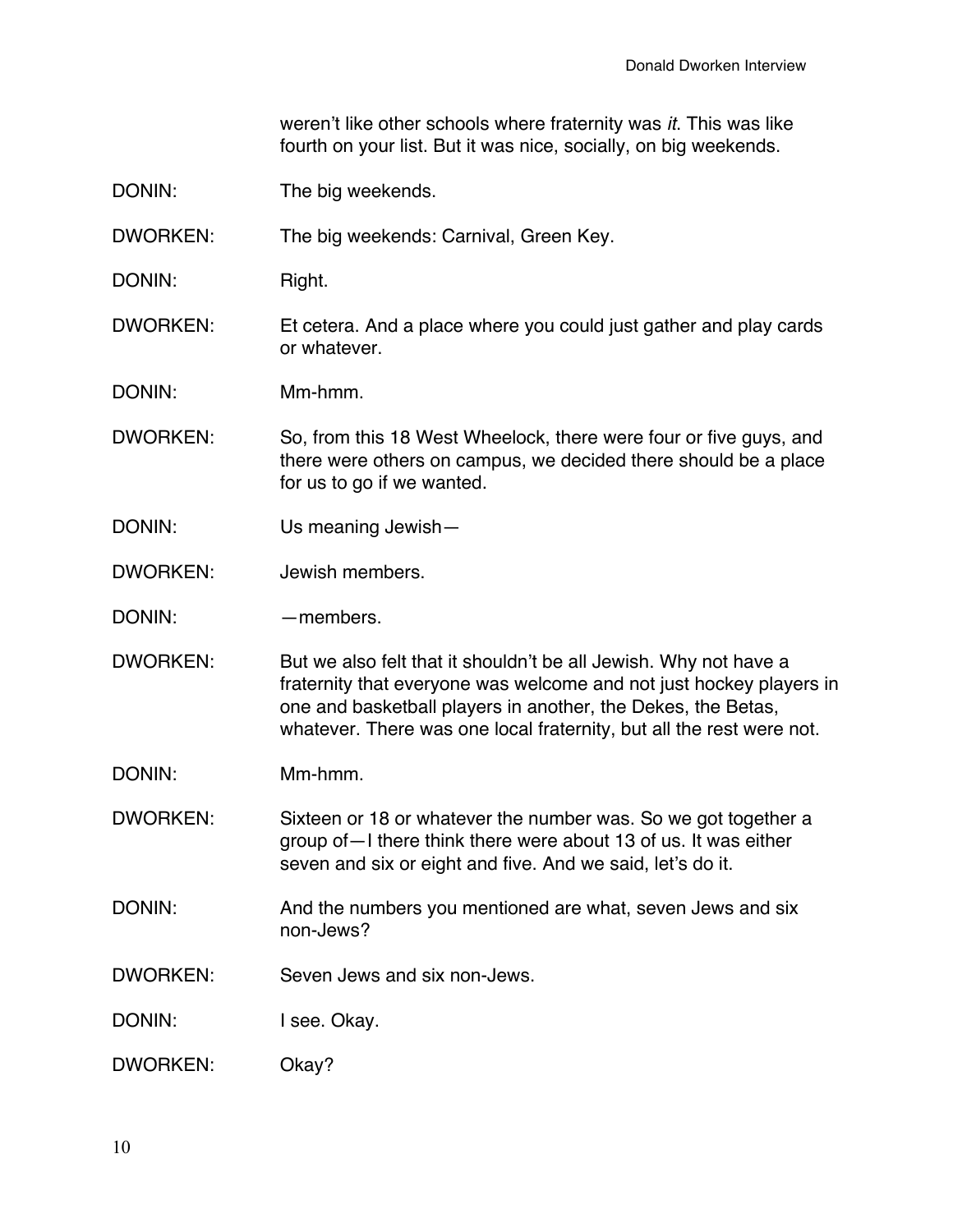## DONIN: Mm-hmm.

- DWORKEN: And so we started shopping around for nationals. But only predominantly Jewish ones because the non-Jewish ones would not accept seven and six or eight and five. As a matter of fact, there was one that only took Jewish members.
- DONIN: Mm-hmm.
- DWORKEN: Which we negated in a minute. I mean, we just forgot it. So we tried to make deals with about two or three nationals that had many, many chapters all over, from California to the South, maybe 30, 40, whatever. And we talked to executive secretaries of these places, and we needed financial backing, which consisted mostly of not paying the initiation fees that every other house paid and keeping them in the house and other things—freebies, call them what you will—for a few years, until we got going.
- DONIN: Mm-hmm.
- DWORKEN: Of course we needed a house. And we knew that 15 Webster, which is the end of Fraternity Row, was not being used. It was nursing students at Hitchcock.

So one of us had a financial background. His name was Clarence Palitz, Jr. He was a breast stroker, big guy, six foot three, weighed about 230; he was a breast stroker on the swimming team. And he and I sat down and made a financial statement of how much this, how much we would get for these guys paying rent, how much we would have for our activities, what our expenses were. It was like maybe Enron. [Laughter] I mean it really didn't—it would not be closely scrutinized and come true.

So we met with President Dickey, and we told him what we wanted because he also really wanted the fraternity system to change. And we showed him that we could exist financially, that we could afford to pay rent to the college, etc., which was minimal. And we would take care of the place, and we would fill it up, etc. And we'd have pledge classes. And we would remain nonsectarian. So he said okay.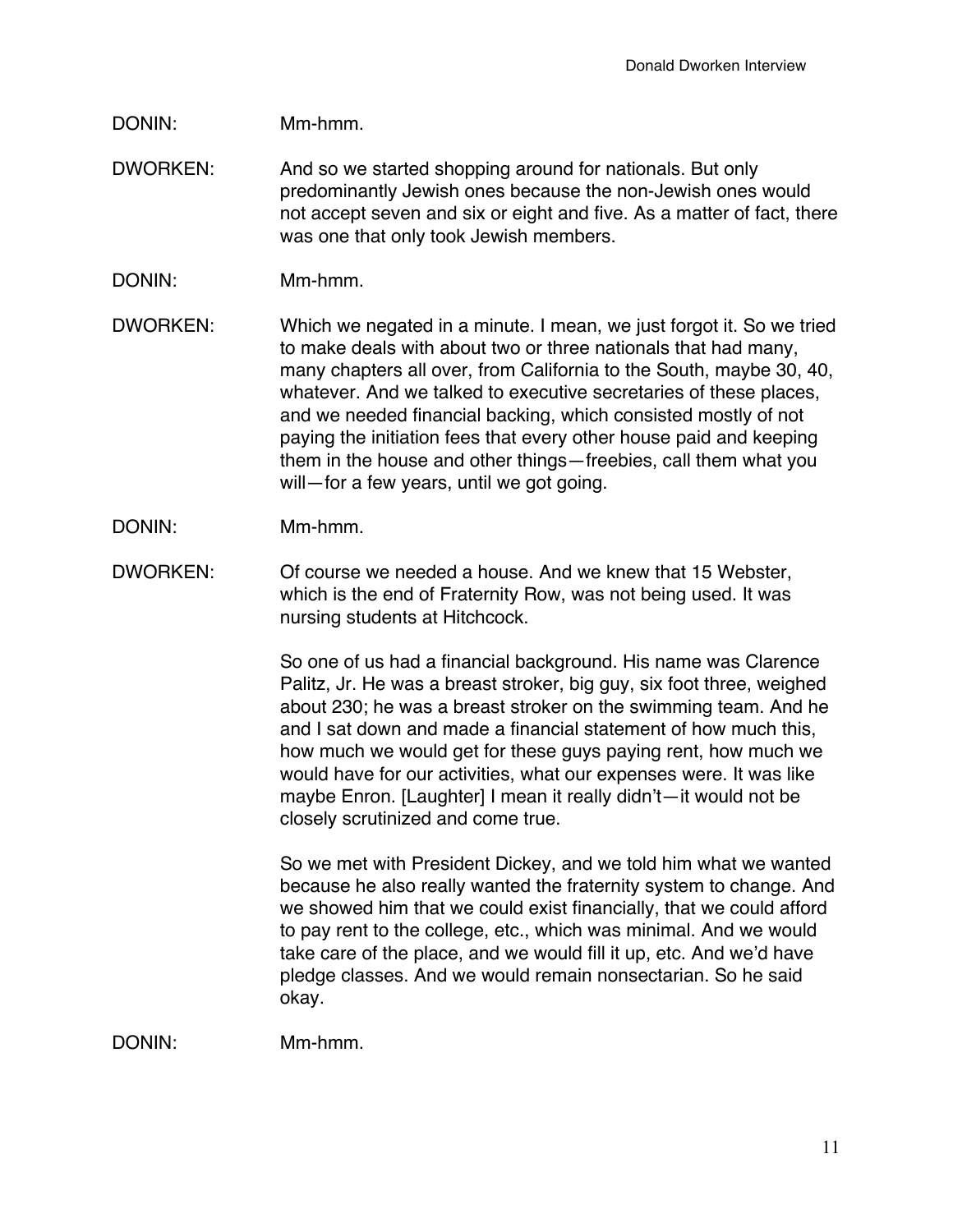DWORKEN: So we had the 13 of us in 1950 because I lived there only one year. And it was 1950 to '51.

DONIN: Right.

- DWORKEN: And we remodeled the house. Made a great basement which was lovely. And we started having the usual parties and stuff. I appointed myself fire marshal so I could… On Green Key, someone had to sit downstairs with his girlfriend or whatever.
- DONIN: [Laughs] Right.
- DWORKEN: I made myself fire marshal. [Laughter] And my roommate was Harvey Goldstock. And I'll never forget: He loved cold air. I did not like cold air. So we would spend many a night his opening the windows and I getting up and closing them. I can remember it like it was tomorrow [yesterday?]. And his father, the family, owned a sporting goods from Schenectady. They owned a sporting goods place. And we had… John Gambling was one of our members.
- DONIN: Oh! As in the radio guy?
- DWORKEN: Yes, his son.
- DONIN: Oh.
- DWORKEN: Junior. Let's put it this way. I think we put him in because of his name and, you know, whatever. But we did have a good group.
- DONIN: So was it your feeling that this group was made up of people who had either not been able to join other fraternities….
- DWORKEN: Because either religion or because there wasn't room.

DONIN: Right.

DWORKEN: There were more students.

DONIN: Right.

- DWORKEN: And the other fraternities could not enlarge.
- DONIN: Yes.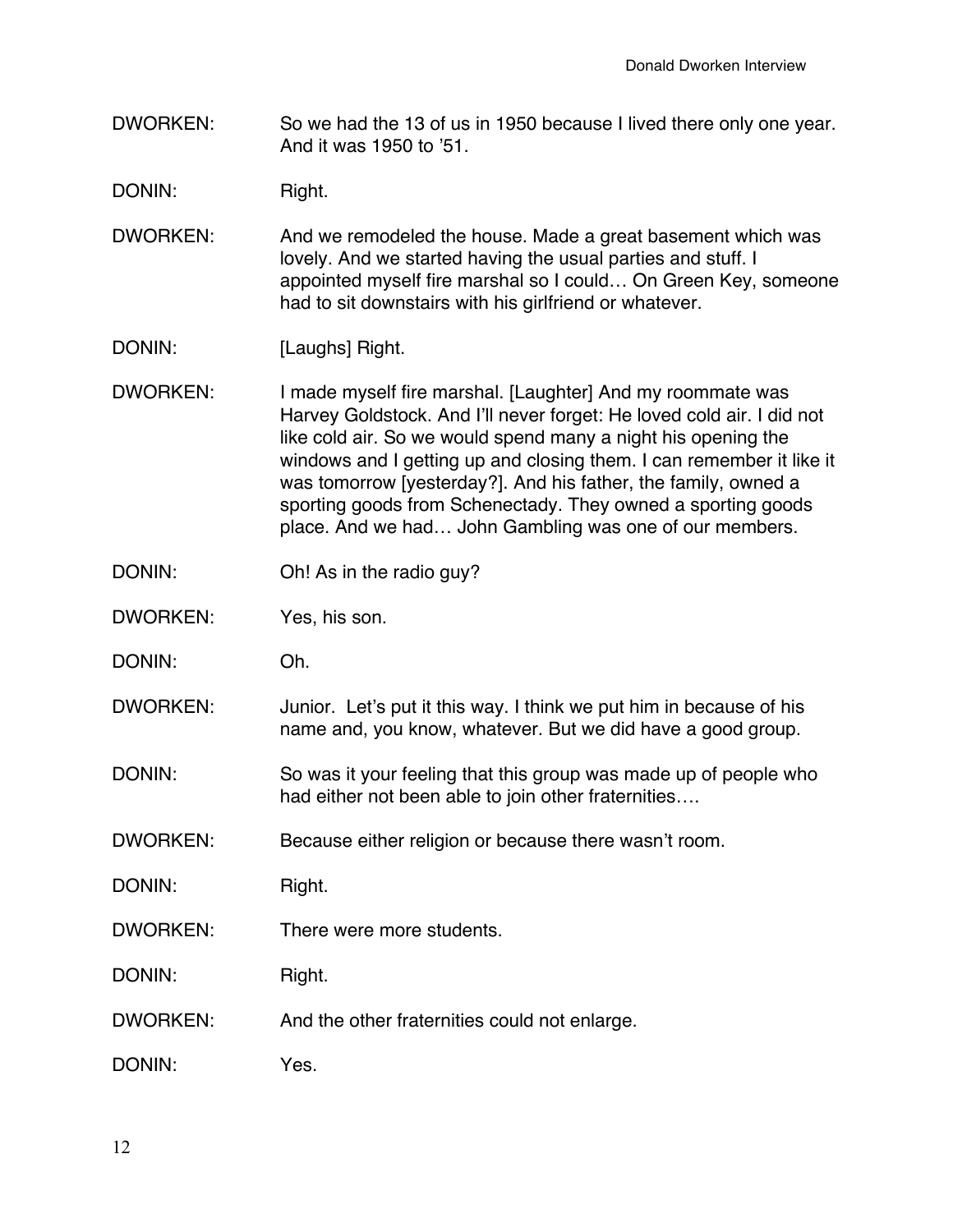DWORKEN: And there were another 65—our class was like 700. But 18 times 64, it was only sophomores, juniors, and seniors that could join.

DONIN: Right.

- DWORKEN: So it would, you know, be fun for us and doing it was fun for us.
- DONIN: DONIN: Did you have a sense then—I mean now you can look back on it and have that sense—but when this was happening, did you have the sense that you were sort of making a statement about having this nonsectarian....
- DWORKEN: Well, the statement came later.
- DONIN: Uh-huh.
- DWORKEN: Oh, we played football against Pi Lam, and we beat them.
- DONIN: [Laughs] That's a statement.
- DWORKEN: That was a statement.
- DONIN: Yes.
- DWORKEN: Intramural football.
- DONIN: Right.
- DWORKEN: So then we had our first pledge class.
- DONIN: Mm-hmm.
- DWORKEN: I think Julian Robinson—and you might interview him; there's another one. Not Julian. If you could look up the class picture, as I did, I think his name was Ed West, but I'm not sure.
- DONIN: Uh-huh.
- DWORKEN: Ed West, they were—and remind me later to tell you what happened to Ed West because he's still around, and I spoke to him. Our class, we took two Afro-Americans. I think Julian Robinson was a runner, and Ed West, I don't know what he did, but he was premed. And we took them in as pledges, 20, because we wanted to catch up to the 64, you know, within three years or so. And we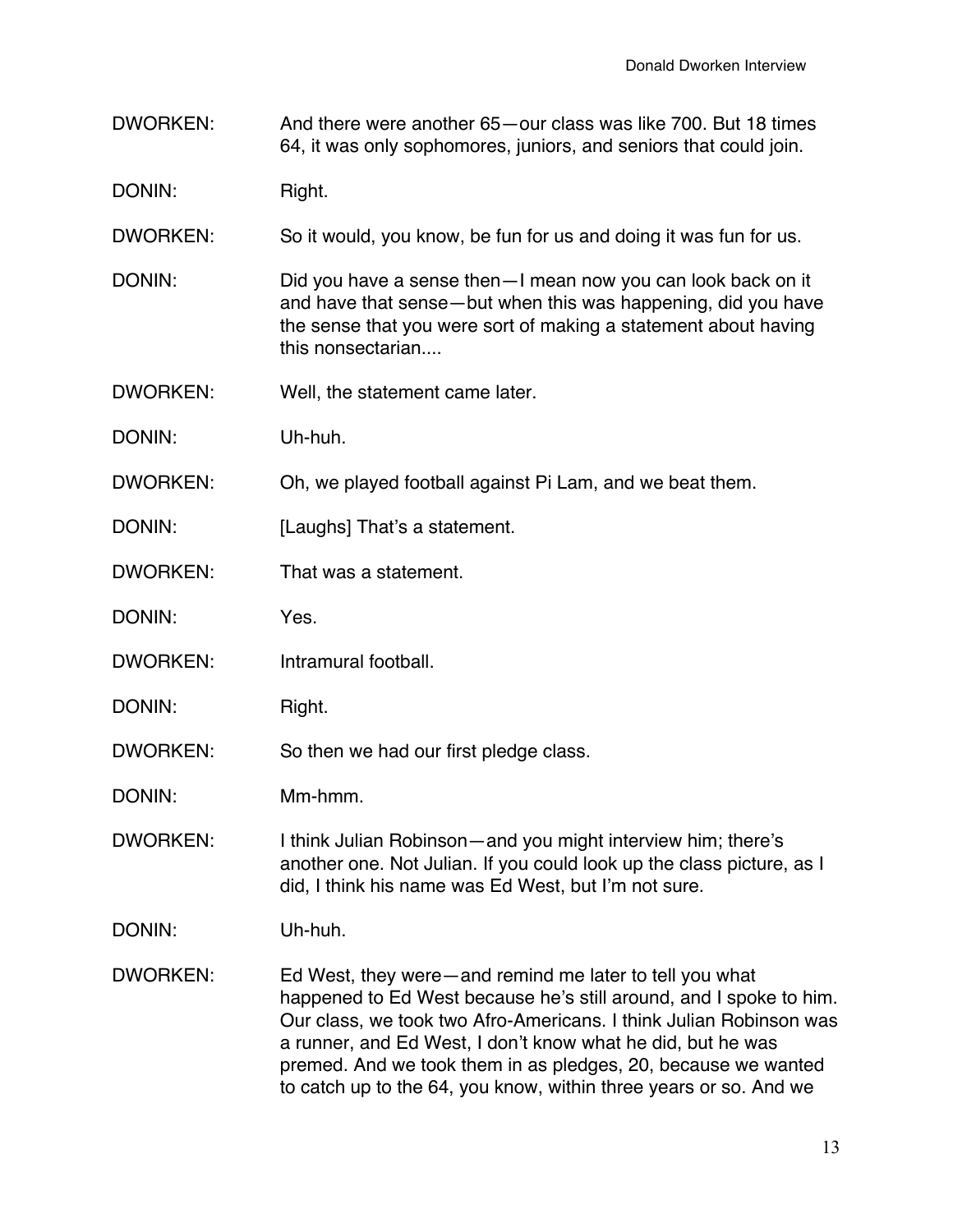took this pledge picture, and all the nationals want their pledge pictures. And we sent a picture to Sidney Sonntag. He was the executive secretary of Tau Epsilon Phi at the time. And it didn't take long, maybe a couple of days, before I got a phone call because I was the one who negotiated with him, Cal Palitz and I did the negotiations, and I even remember what he said: "What are you fellows doing? We have 20 chapters in the South."

DONIN: Oh….

DWORKEN: "We have four chapters in Georgia like Georgia Tech, Georgia, Emery, and one other." Where I don't remember. "And we don't have any Afro-Americans in our national. We don't have any Afro-Americans."

- DONIN: Well, you do now. [Laughs]
- DWORKEN: I said, "Yes, you do." And he said, "Well, at least, you know…." Well, he really didn't say, I can bury this picture, but he said, "Just do your thing." And that's the way it is.
- DONIN: Hmm. So you broke the race barrier.
- DWORKEN: We broke the race barrier of Tau Epsilon Phi.
- DONIN: Wow.
- DWORKEN: And at that time, in the '50s, there was…I mean he didn't say it, but I didn't think he would be very happy if one of these guys went into Tau Epsilon Phi in Georgia Tech and said, here I am. [Laughter] It was not going to be. But I told him that this is not that type of place. It's isolated, number one. Number two, the whole school atmosphere was more Afro-Americans and more diversity, more Jewish members, more whatever. That we thought that it was the beginning of a different time at Dartmouth. And that basically that's, you know, that's the way it was. And he's going to have to accept that. And so that's what we did.

I think it's Ed West because I wanted to call up one of them before I wrote that little letter to the editor. And I had the picture, and I had the name.

DONIN: Oh, so I have that.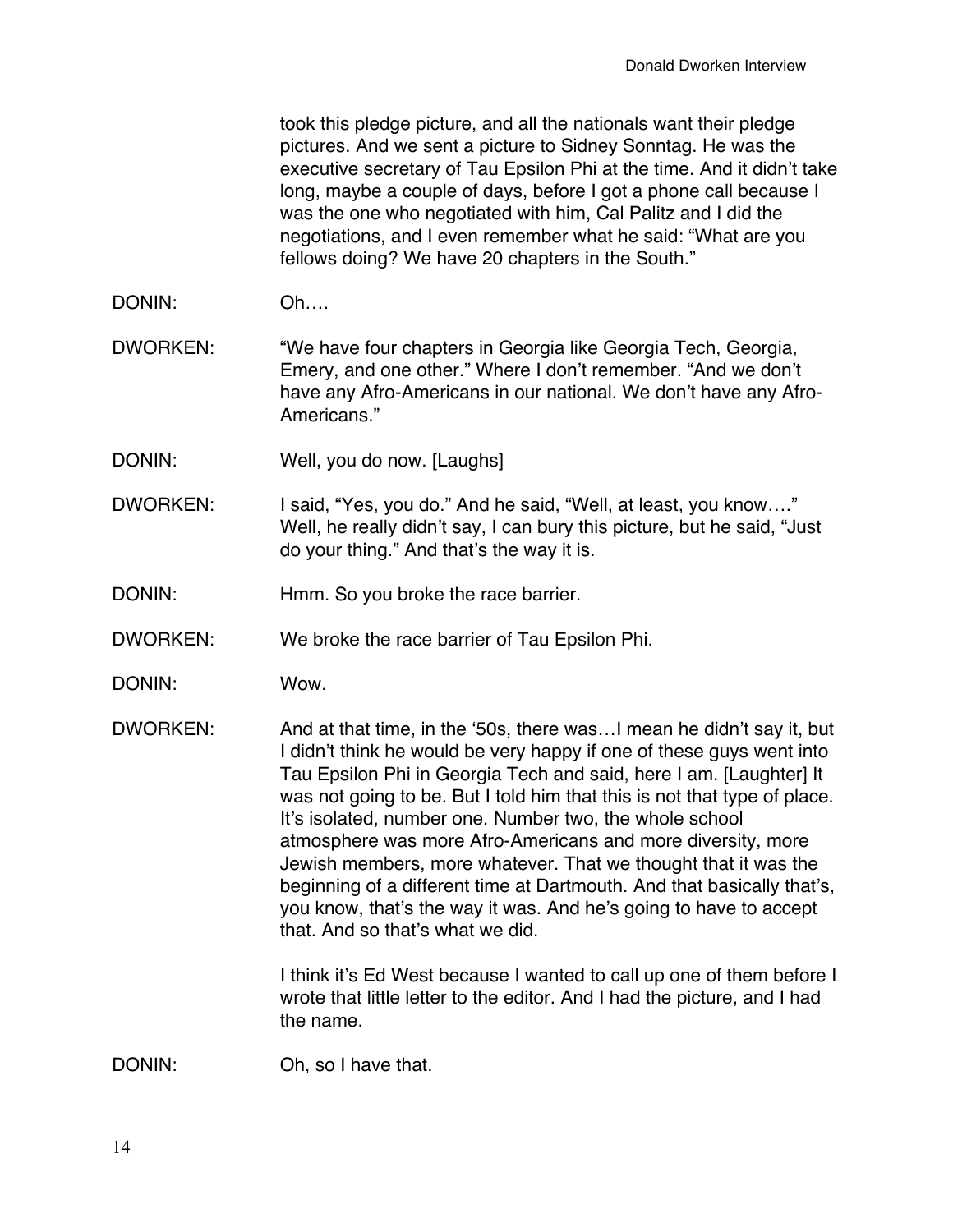DWORKEN: Maybe it's there.

DONIN: I have the letter to the editor right here.

DWORKEN: Yes, but I don't know if I mentioned him.

DONIN: Oh, Edward Wood.

DWORKEN: Wood—that's it.

DONIN: "Our first pledge class included Edward Wood, class of '53, the first Afro-American in the TEP national."

DWORKEN: No. The first Afro-American to be admitted to the University of Virginia Medical School.

DONIN: Oh! Oh, yes, you go on and say that.

DWORKEN: And he still is living—at least as of last year—lives on Long Island and is still practicing a little bit.

DONIN: Oh, ophthalmologist on Long Island. Yes.

DWORKEN: That's right. And he can be looked up and talked to, and he was very gregarious over the telephone.

DONIN: Oh!

DWORKEN: And he might be an interview.

DONIN: That's a great idea.

DWORKEN: He might be someone that will tell you his experiences, etc., and how Dartmouth affected his ability to become the first Afro-American student at Virginia Medical School.

DONIN: So did you ever experience any pushback or negative reaction from your classmates or….

DWORKEN: Oh, no. No one cared.

DONIN: Or anybody? No one cared?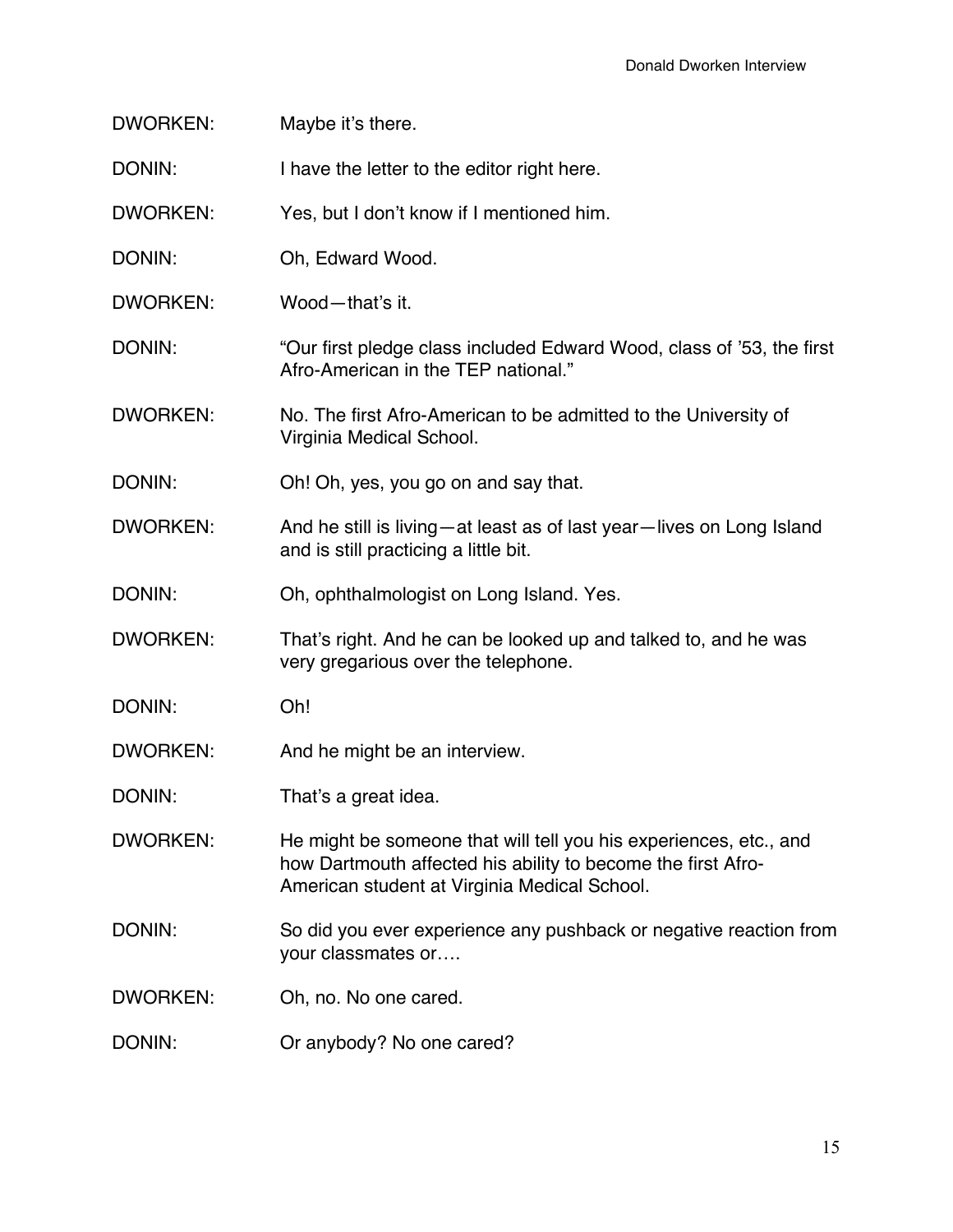- DWORKEN: No one cared. In fact they were very happy because we always had extra beer. [Laughter] We didn't drink as much as most others. We had fewer members.
- DONIN: Right, right.
- DWORKEN: You know. So we're at the end of the line, if the beer ran out or something.
- DONIN: They came to you.
- DWORKEN: We got the smallest quarter keg we could, and that lasted for whatever it lasted.
- DONIN: Yes.
- DWORKEN: And our milk-punch parties were a lot of fun. Sunday morning or whatever. And then in my senior year, because of the multitude that there were more Jewish students, I went to my grandmother who was very, very philanthropic. I mean, anyone of the old Jewish rabbinical students or whatever, always could come to this huge hotel, 500 people. It was like the Concorde basically.

DONIN: Oh, this is the one who lived in New Jersey.

- DWORKEN: New Jersey.
- DONIN: Oh, yes.
- DWORKEN: So I mentioned to her that it was a pity that we had a significant number of Jewish students now, and we are not going to… I can't come down just for the High Holy Days, etc. It's just too much of a trip. And it's too bad that we don't have anything to do up there.

DONIN: Oh.

- DWORKEN: You know as far as that. And she promptly sent us a Torah.
- DONIN: Wow!
- DWORKEN: I'm sure it's still here. I wondered what services they had here for Rosh Hashanah and Yom Kippur. And prayer books.

DONIN: Wow!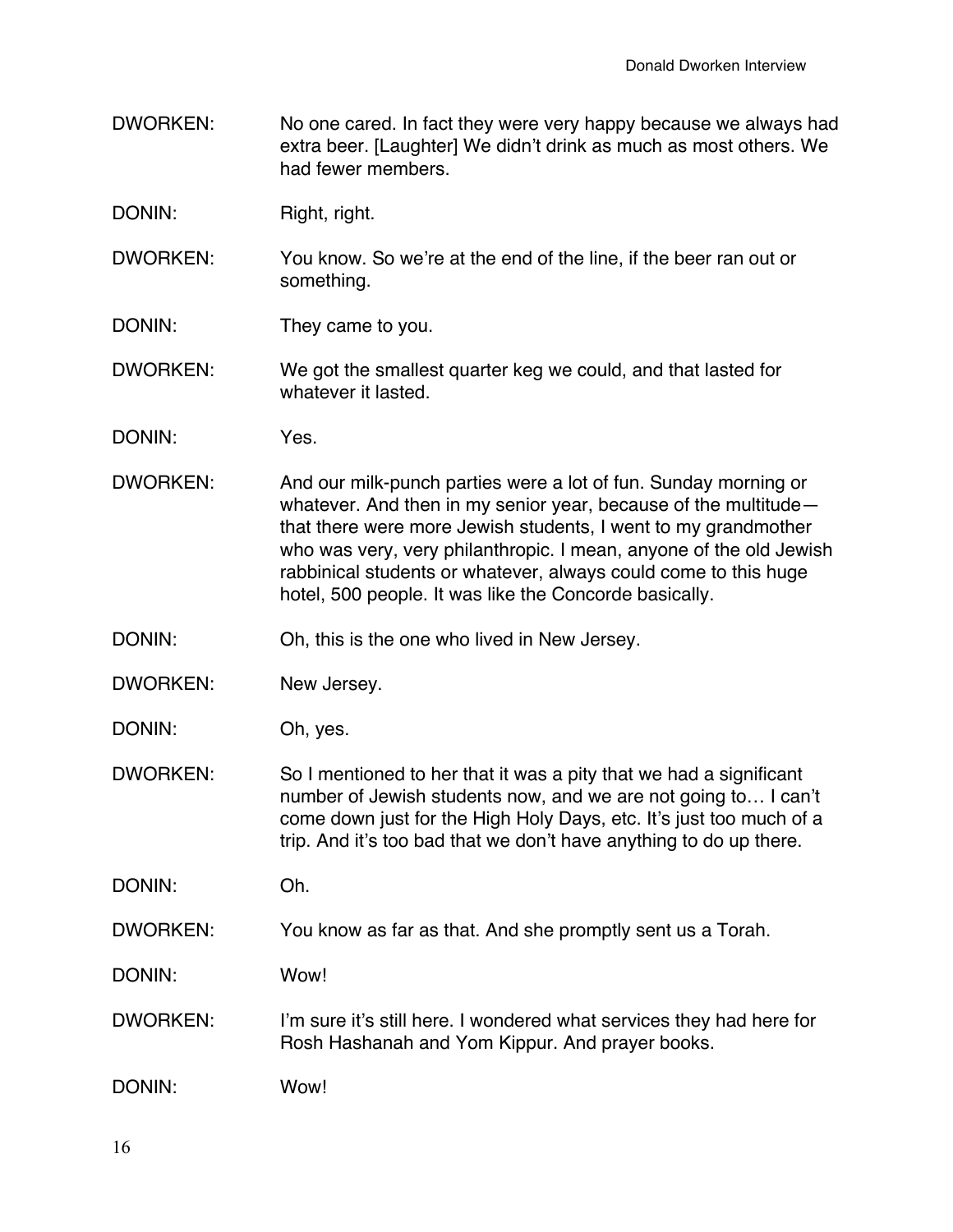- DWORKEN: So she donated a Torah to Dartmouth, and I think we got a rabbinical student to come and have services here the first year in 1950.
- DONIN: Yes. Was there any place for Jews to gather for services?
- DWORKEN: Yes, we did it in Rollins.
- DONIN: Rollins? Yes. They still do that.
- DWORKEN: We did them in Rollins.
- DONIN: Yes.
- DWORKEN: I don't remember how many, maybe 20, 30, whatever.
- DONIN: Mm-hmm. Any faculty, any Jewish faculty particpating?
- DWORKEN: No, not that I remember. But anyway, so that's what we did. And we had a rabbinical student. As a matter of fact, one of our class did become a rabbi, Bill Loeffler. I think he'll be here now, you know. I think I saw him last….
- DONIN: So is it a fair statement to say that you came here and searched out other Jewish students?
- DWORKEN: Yes. It's not…You don't search out.
- DONIN: Mm-hmm.
- DWORKEN: It just happens. It happens. Especially in the premed group.
- DONIN: Oh, I see.
- DWORKEN: Jerry Block was one. Aaron Rausen was another. Bob Sirkin was another. Dave Baum was another.
- DONIN: Goodness!
- DWORKEN: Bob Sirkin and Dave Baum lived with us at 18 West Wheelock. Bob Sirkin just retired from orthopedics in New Britain. I saw him at meetings later.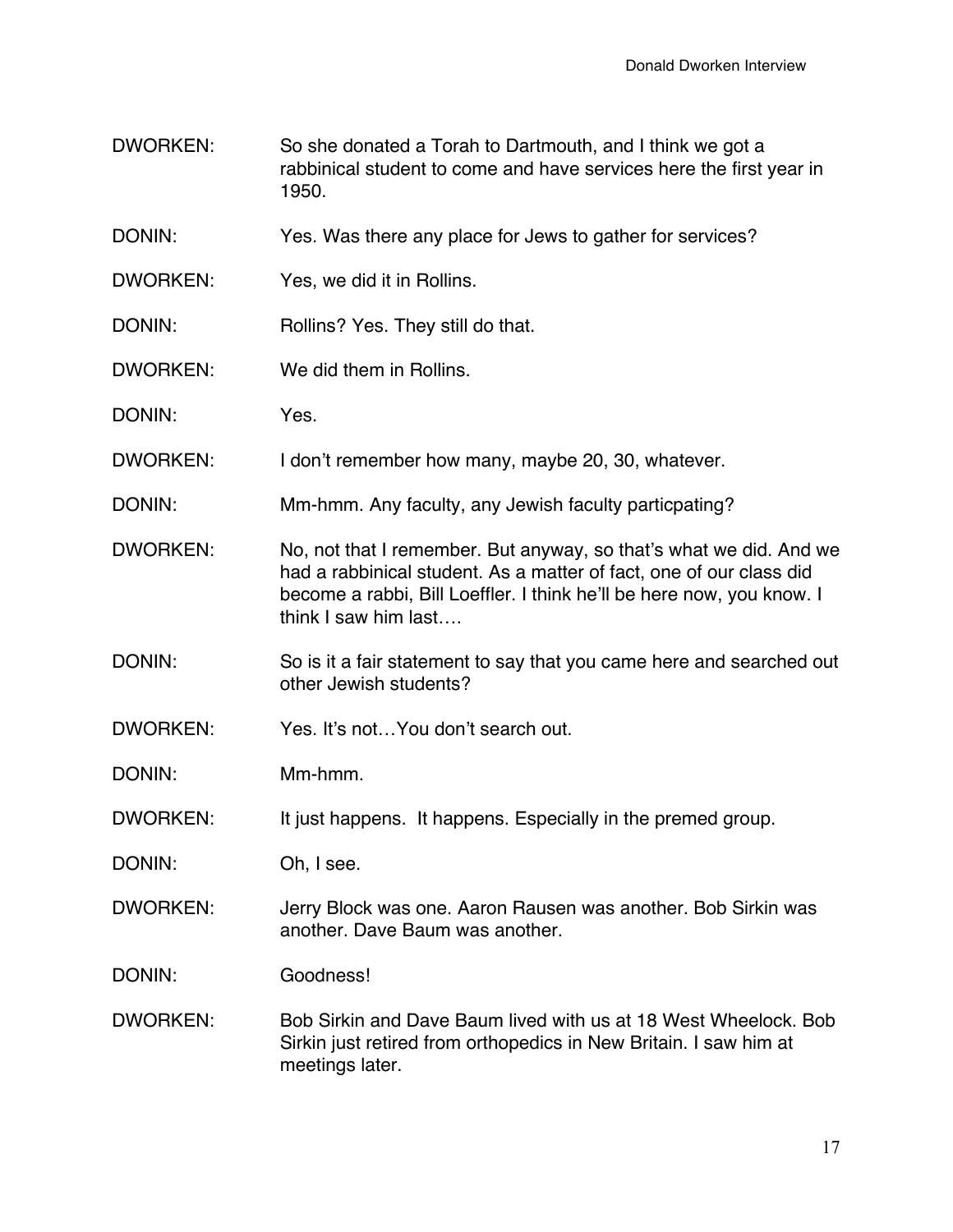| DONIN: |  | Were they part of the founding group of TEP? |
|--------|--|----------------------------------------------|
|--------|--|----------------------------------------------|

DWORKEN: No. They were not.

DONIN: Mm-hmm. So was that…. I mean when you think of your Dartmouth community, is it made up of mostly your premed friends?

DWORKEN: A lot of them, yes. Because we all had classes together.

DONIN: Yes.

- DWORKEN: I mean who else would take organic chemistry? It would only be premed.
- DONIN: Yes.
- DWORKEN: And except for Cal Palitz, I don't think that any of them really were on the hockey team or the basketball team. You know, we weren't the jocks of the school at that time.
- DONIN: Right. Did you ever experience anti-Semitism here or see anybody experience it?
- DWORKEN: Not really. Only in the selection of who joined the fraternities.
- DONIN: Oh, so it was sort of kept under wraps.
- DWORKEN: They did not seek out Jewish members. They just didn't.
- DONIN: Mm-hmm. Was that because...?
- DWORKEN: You know I think it was a.... They were not raised that way.

DONIN: Right.

DWORKEN: They were at that time—and I'll use a bad word—the WASPS were the WASPS.

DONIN: Yes.

DWORKEN: I mean after all, we'd never even thought of having a Catholic president.

DONIN: Right.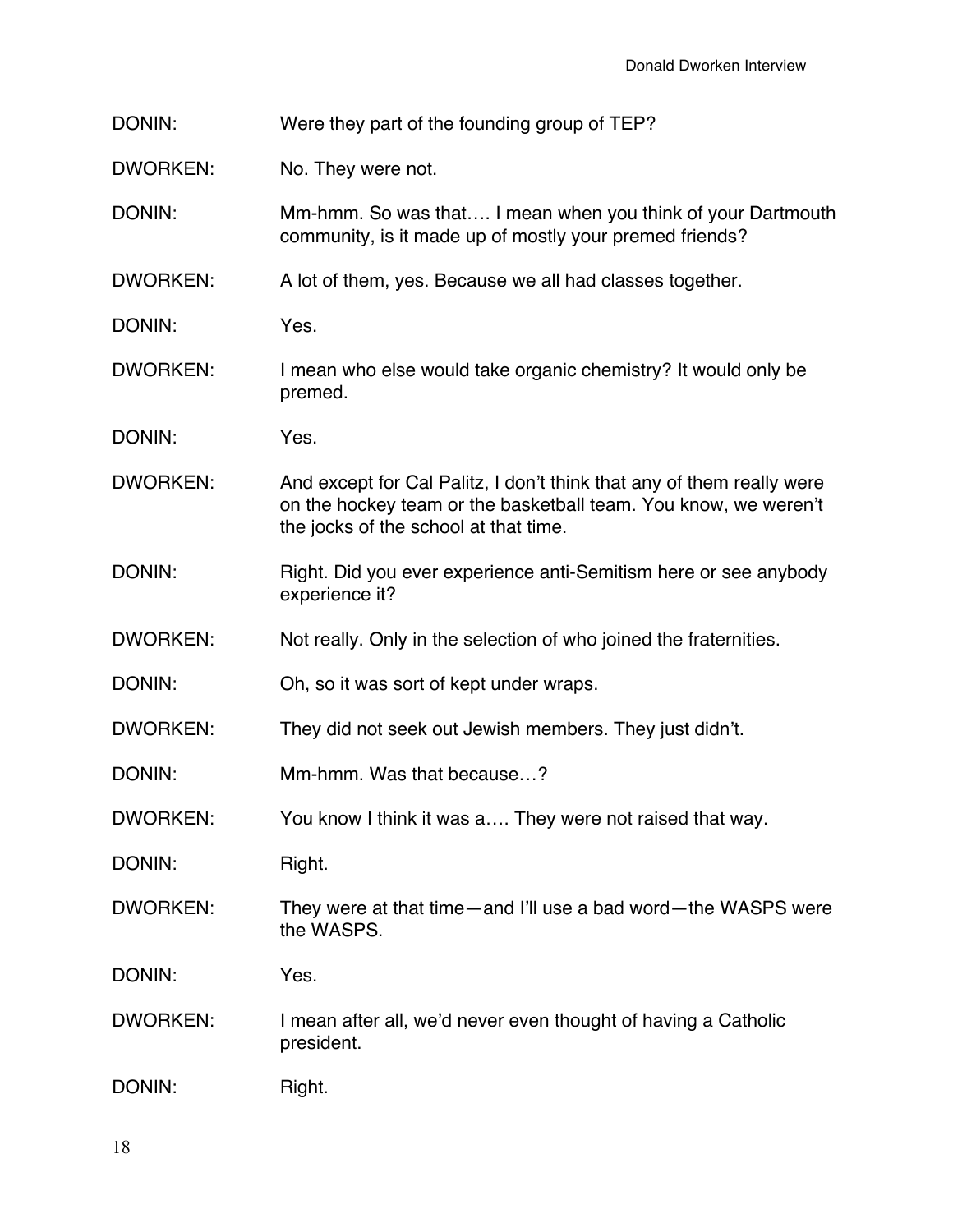- DWORKEN: So they selected roommates from their prep schools. It would be interesting to know what percentage of our class and later classes were high school as opposed to prep school. I think you'll find out that from, you know, Hopkins' days to Dickey's days, the percentage has changed tremendously.
- DONIN: Right, right. The sort of feeder schools that sent up 30 or 40 students from their prep schools, I think those were diminished because both Dickey—and certainly followed by John Kemeny—did a tremendous amount of outreach to diversify the student body by visiting high schools, urban high schools.
- DWORKEN: Yes.
- DONIN: Looking for.... Kemeny looking for math and science students primarily.
- DWORKEN: And he found them to be more prominent than at prep schools. Maybe a few prep schools like Andover, Exeter. My son went to Taft.
- DONIN: Mm-hmm.
- DWORKEN: And my daughter did, for a while. Taft was too hard for her, too much math and science. That was not her thing. So she transferred to a school that's just as hard to get into now. She went to Peddie.
- DONIN: Oh, yes. In New Jersey.

DWORKEN: In New Jersey. It's a very fine prep school now.

- DONIN: It is.
- DWORKEN: Now it's way up there.
- DONIN: Yes.
- DWORKEN: With Annenberg money. But anyway....
- DONIN: So did you sense that the African-American kids here were experiencing the same situation? I mean, did they form a fraternity?
- DWORKEN: No.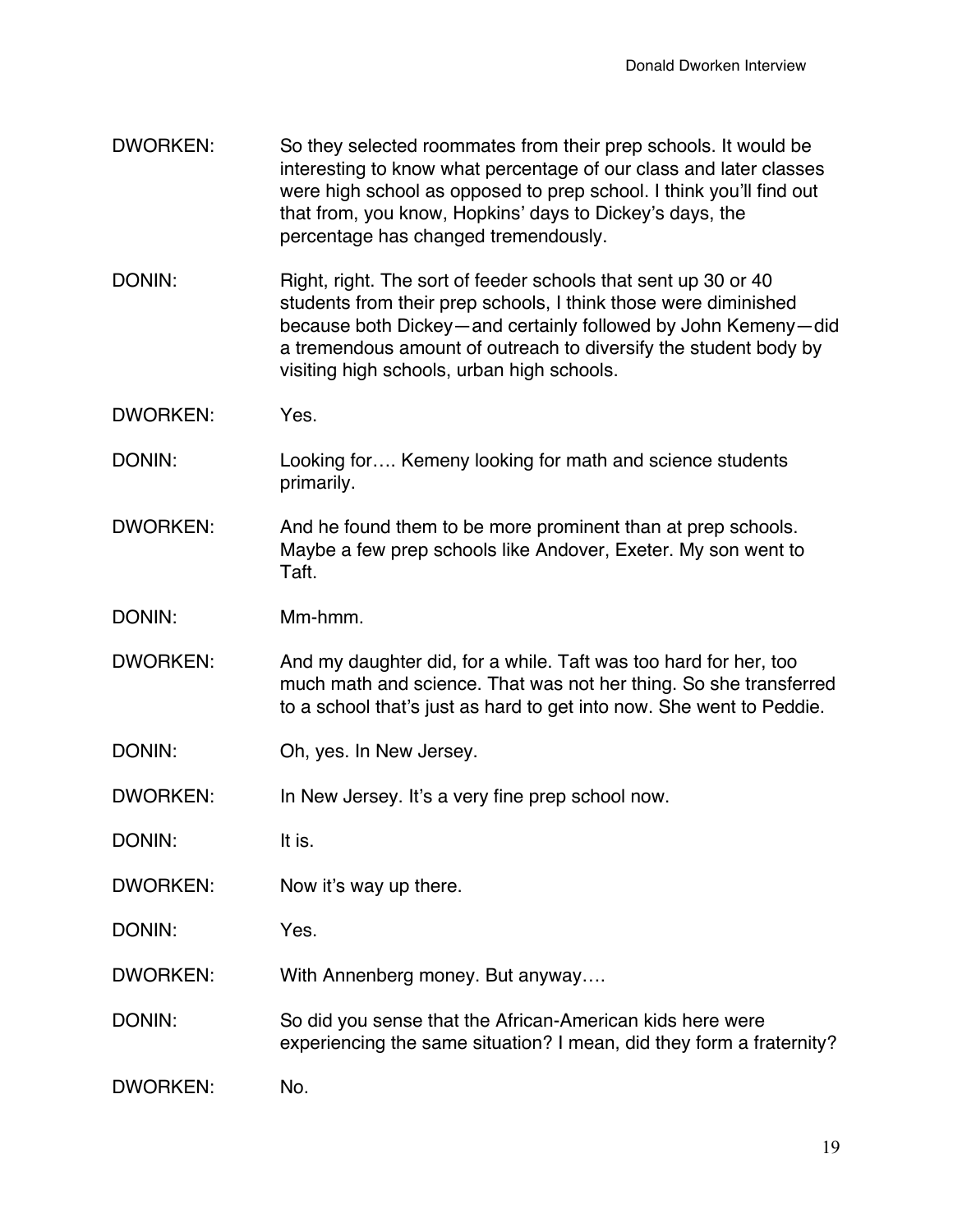## DONIN: No?

- DWORKEN: No, because I think after that, as the major article in that issue [of the alumni magazine], the attitude towards the students changed. And I think they changed because the prep school gang was less, and the high school gang was more.
- DONIN: Right.
- DWORKEN: And the diversity was in the high schools.
- DONIN: Yes.
- DWORKEN: At that time. Started to be more and more. So that more and more guys would apply because they knew that they were able to get in, you know. And Dartmouth, I think, actually, as you say, went out to try to raise the intellectual level at Dartmouth. And they've succeeded. And they've also, I think, profited by it, not only by reputation, but I think by…. [Alan] Al Brout is a very fine—is a good friend. We play, what do you call it? He gave me orchids. You know the orchid thing? That's his.
- DONIN: Wow!
- DWORKEN: He'll be here this week. I played golf with him last week. It's amazing. Three of us have played—we all live within 20 miles, and we all belong to different clubs. Bob Hopkins, Al Brout and myself. And we have a round robin golf amongst the three of us. That three guys who stayed together and are still alive from the class of '51. We're going to have our tenth anniversary next year. We've done it for nine years.
- DONIN: Tenth golf anniversary? [Laughter]
- DWORKEN: Golf anniversary next year. And we all send a picture, and we all wear yellow shirts. This year I wore something a little deeper yellow; they didn't like it. It was a more vivid yellow.

DONIN: Right.

- DWORKEN: I told them the other one had a couple of cuts in it or something.
- DONIN: So these are people that you met at Dartmouth?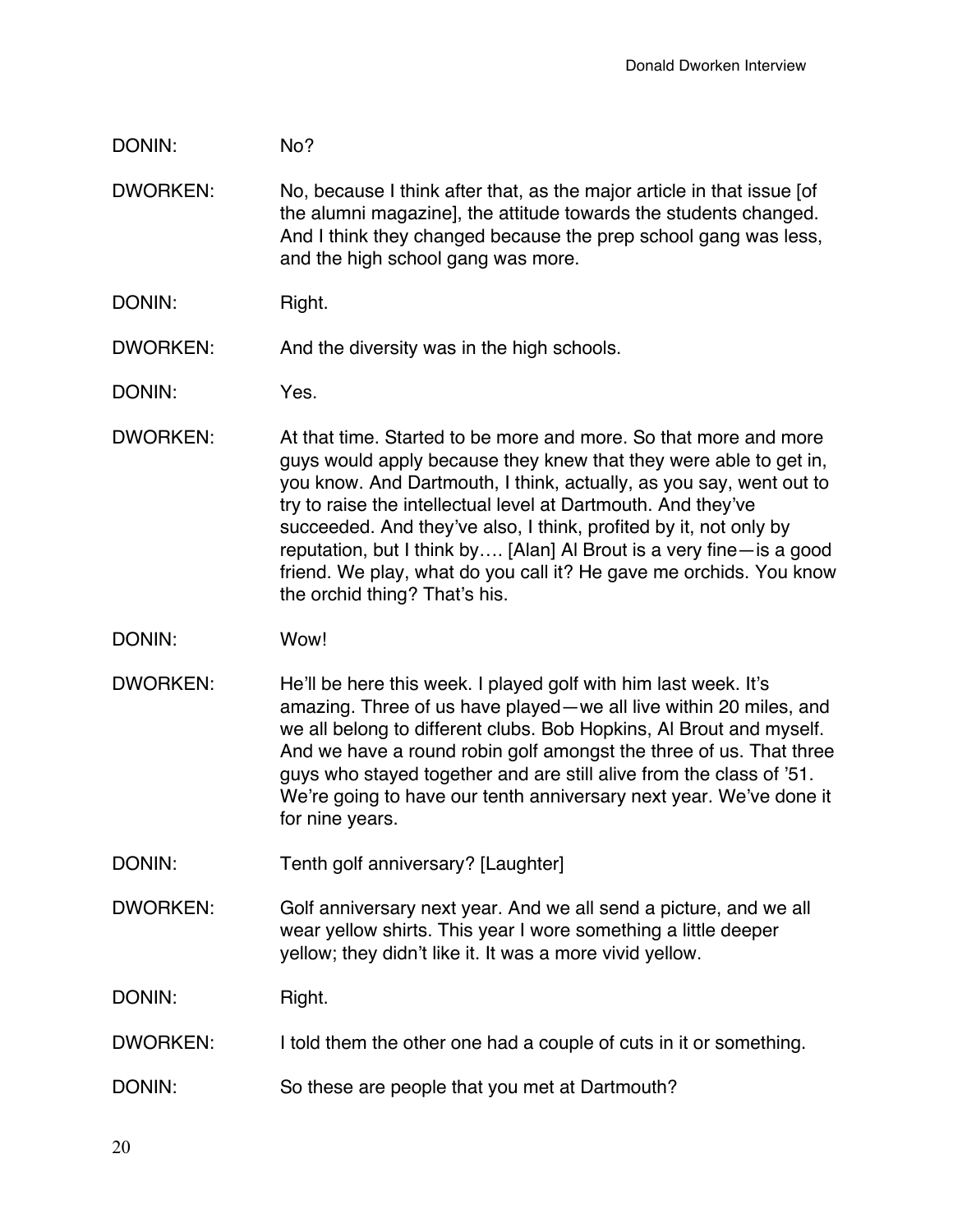## DWORKEN: Yes, yes.

DONIN: And you're still hanging out with, as they say.

- DWORKEN: Oh, I don't know him too well, but the head of the board of trustees is from Greenwich.
- DONIN: Oh, Mandel, Steve Mandel.
- DWORKEN: I see him at—usually, can't do it this year. At Christmas, one of the department stores, Mitchell's, who all their kids went to Dartmouth. It's a department store called Richards, but it's the Mitchell family.

DONIN: Uh-huh.

- DWORKEN: And they have the glee club come. And this year.... Last year they had the girls and the boys.
- DONIN: Uh-huh.
- DWORKEN: And the people who got early admission in December, you know, who were admitted from that area, all came with their families. There were almost like 70, 80 to 100 people. And this very large family department store. And he's from Greenwich. So it's a legacy. How many other '51s? Well, I see a lot of '52s. And these mini reunions like as we're having now, they promulgated a spirit—
- DONIN: Yes.
- DWORKEN:  $-$  of, you know, giving to Dartmouth. I haven't given them a building yet. But, you know…. [Laughter] But one of my classmates did. Charlie Gilman did.
- DONIN: Oh, yes. Of course. Right. So these mini reunions, has that introduced you to members of your class that you didn't know when you were an undergraduate?
- DWORKEN: Yes. I find these mini reunions and reunions are the biggest levelers of the world. John Clayton, captain of the football team, didn't know I exist, and others who walk in on crutches or a cane or look at…. What we've all done—we've all made our mark somewhere, most of us. And there's nothing…. No one…. It's a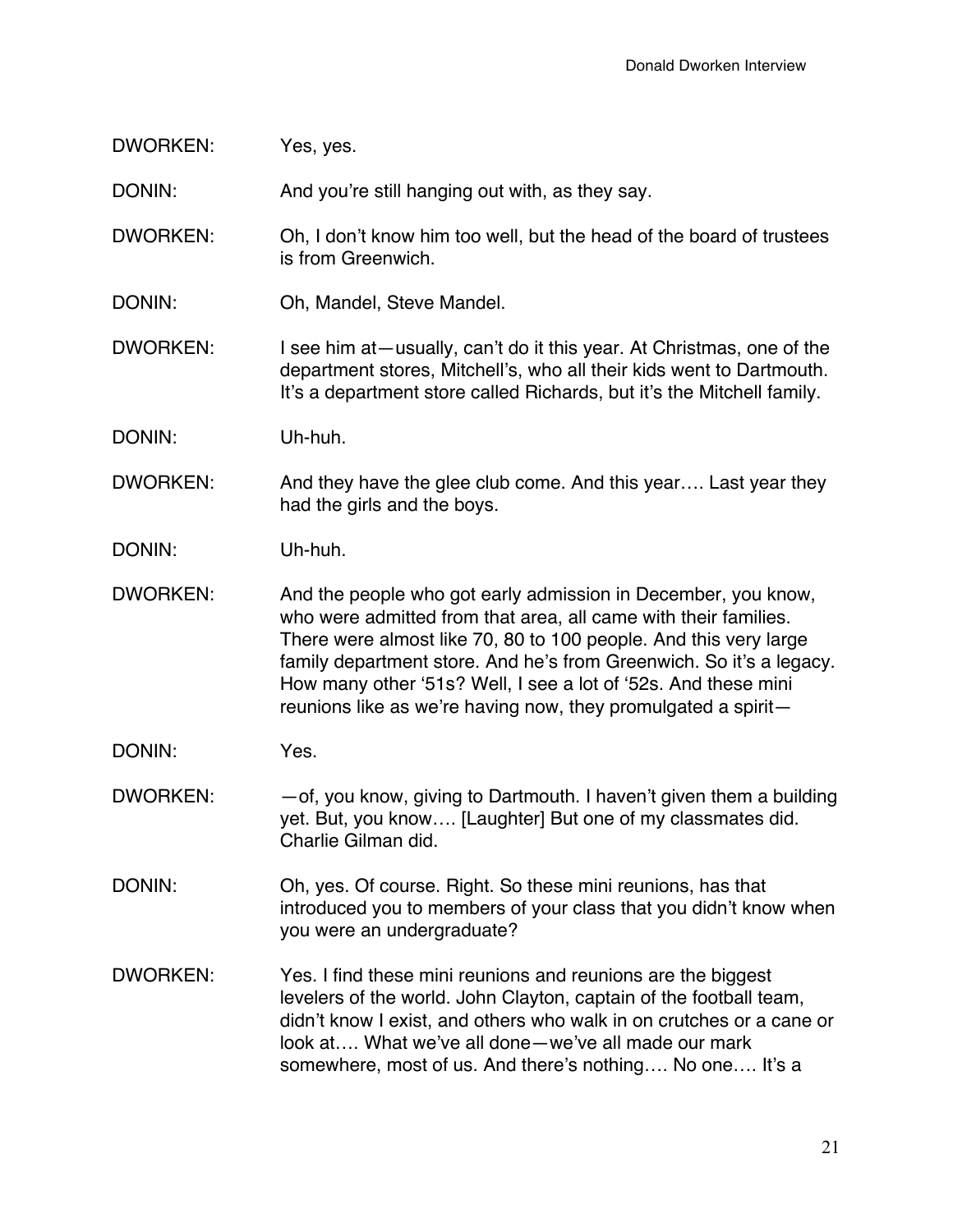leveler. He could have been CEO of IBM; it doesn't make any difference. He isn't now.

- DONIN: So what you're saying now is for these reunions, at this stage of your life, it doesn't matter who was the football captain in 1950.
- DWORKEN: That's right. Absolutely not. Absolutely not. As a matter of fact, I was looking for Dick Pew, who was—we wintered, ever since I retired in 2004, we went to La Jolla. So we became friendly with Richard Pew, who was a law professor. He might be someone to interview. Who retired from a law firm in New York and moved to California, to La Jolla, and started teaching at San Diego State Law School, until this year.
- DONIN: Oh!
- DWORKEN: And now is finally retired and lives in White Sands. And he comes here every summer for a month. I think he has a summer place which he rents out in Quechee or something. But he still lives in California. And I was trying to reach him because I wanted—oh, I needed some legal advice from someone from California. So I called him, and someone—Hank Nachman—told me that John Clayton kept in touch with Dick Pew. So I called John Clayton. And, "Oh, hi, Don! How are you?" You know, it took 60 years to say, "Hello, Don!" But now it is.
- DONIN: Interesting.
- DWORKEN: Very interesting. And you know something? The 25<sup>th</sup> was not it.

- DWORKEN: Because we were all—
- DONIN: Still achieving.
- DWORKEN:  $-$  trying to do our achieving. The 50<sup>th</sup> really did it because most people, either they're retired or whatever. But now? There are widows, you know.
- DONIN: So you're saying the leveling takes place because of time, the passage time.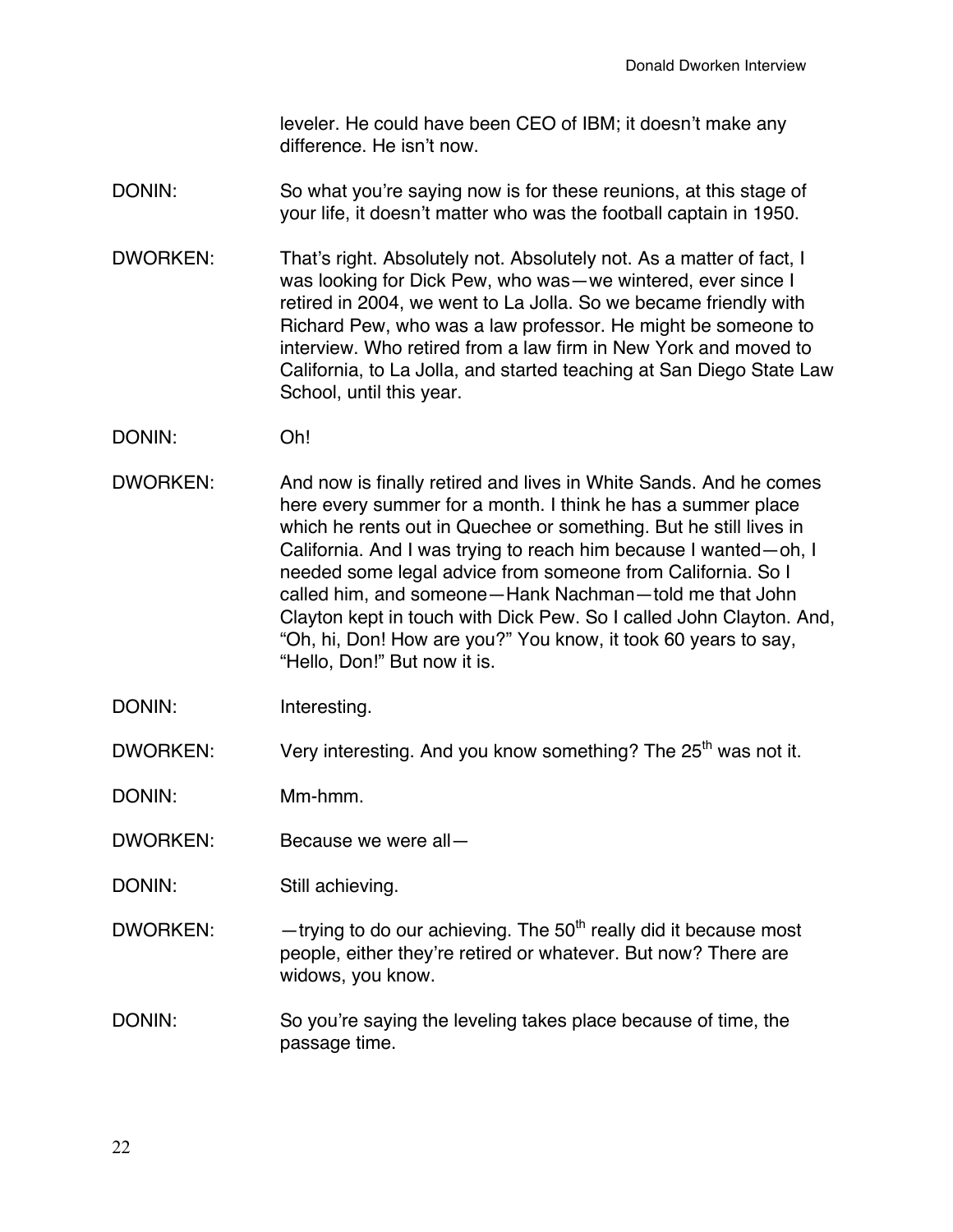- DWORKEN: Time. And also I think most people—except one whom I can think of—most people, have put that behind them. It didn't make any difference who they were or what they were, you know, what job they had, whether they were on the football team, non-football team. Whether they were the hockey players. Like Mike Choukas here.
- DONIN: Right.
- DWORKEN: You know. And Tex Weingarten. And of course Henry [Nachman] is so involved.
- DONIN: Well, he's one of those guys who actually lives here now.
- DWORKEN: That's right. And so do they. Mike lives here.
- DONIN: The Choukases live here.
- DWORKEN: And I think Tex lives here now, too.
- DONIN: Yes.
- DWORKEN: And I'm sure there are others; because the trend now for people who retire and want to continue mental and social activities are gravitating toward college towns.
- DONIN: Right.
- DWORKEN: I'm sure there are.... Even if they didn't go to that college. Because I'm sure Duke experiences that.

DONIN: Sure.

- DWORKEN: And the University of North Carolina. The people gravitate toward those places because there is maybe culture with a small c. It t'ain't New York. But there's activity, there's youth.
- DONIN: A medical center
- DWORKEN: Yes, a medical center. Most of them do have medical centers.
- DONIN: Yes.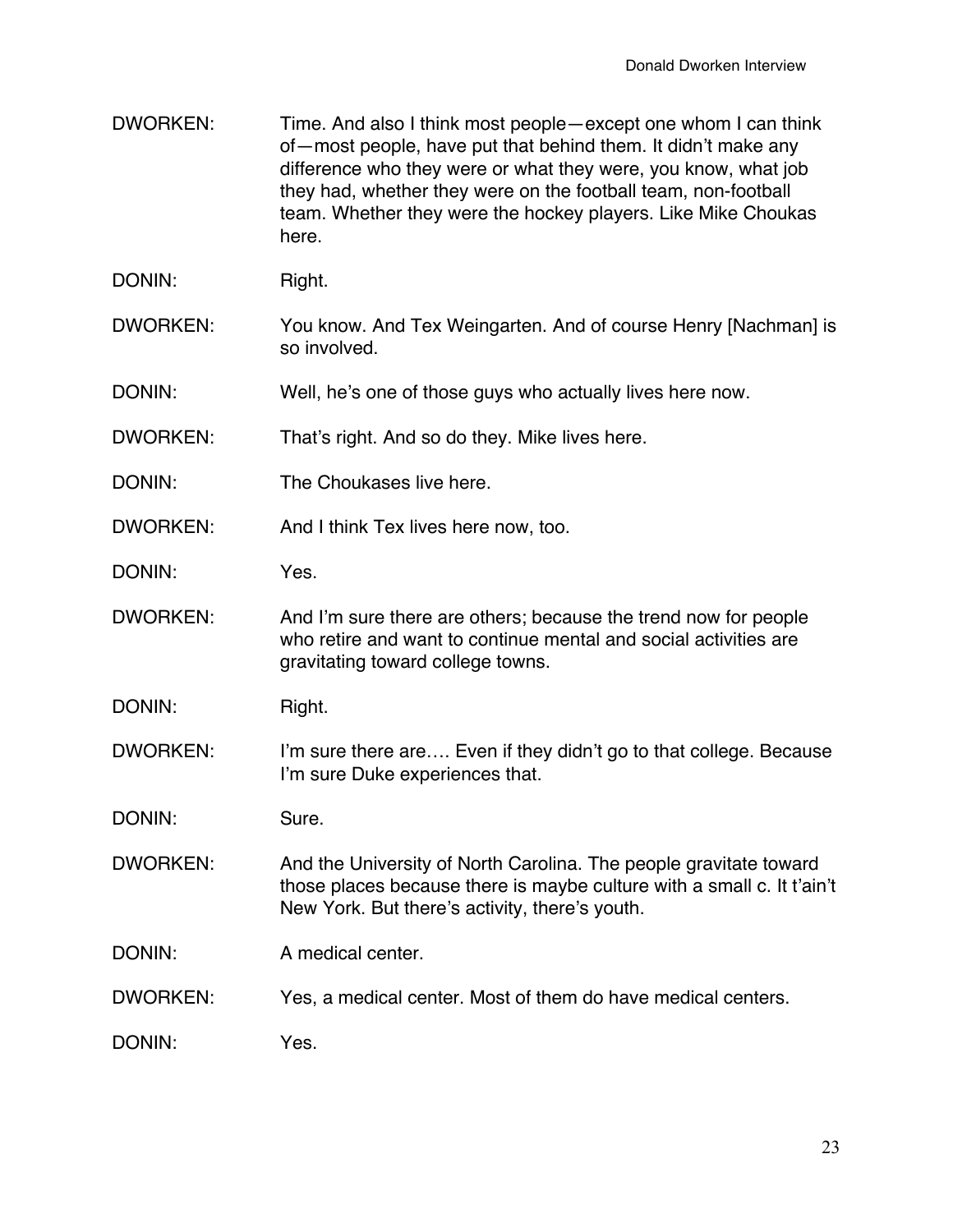- DWORKEN: People are gravitating to that rather than maybe Florida. But Florida has things you can't do in….
- DONIN: Can't play golf here most of the year.
- DWORKEN: I'm just having too much fun with that. Oh, I officiate at golf tournaments, and I'm on the boards.
- DONIN: Good.
- DWORKEN: And you can't give that up.
- DONIN: No.
- DWORKEN: But otherwise, I think these mini reunions are fun. I think they're a diversion.
- DONIN: Sure.
- DWORKEN: You know, something different. And the one thing I spoke to Mandel about was the fact that the  $60<sup>th</sup>$ ... when you reach 60 years, you don't march at commencement anymore. And I think that because people are living longer, that they should raise that to 70. No, seriously.
- DONIN: No, it's true. The  $50<sup>th</sup>$  reunion... I think they just had a  $75<sup>th</sup>$  reunion here last spring.
- DWORKEN: That's right.

DONIN: It's amazing.

- DWORKEN: Yes. So, you know, why should we—
- DONIN: Right. Fade into the sunset. [Laughter]
- DWORKEN: That's right. I'll still contribute.
- DONIN: Right. That's the other thing.
- DWORKEN: Everybody contributes differently. We had one member of our class whom you can't interview, who left a lot of drawings and stuff—his name was Wolf—to Dartmouth, to the Hood Museum. Jay Wolf.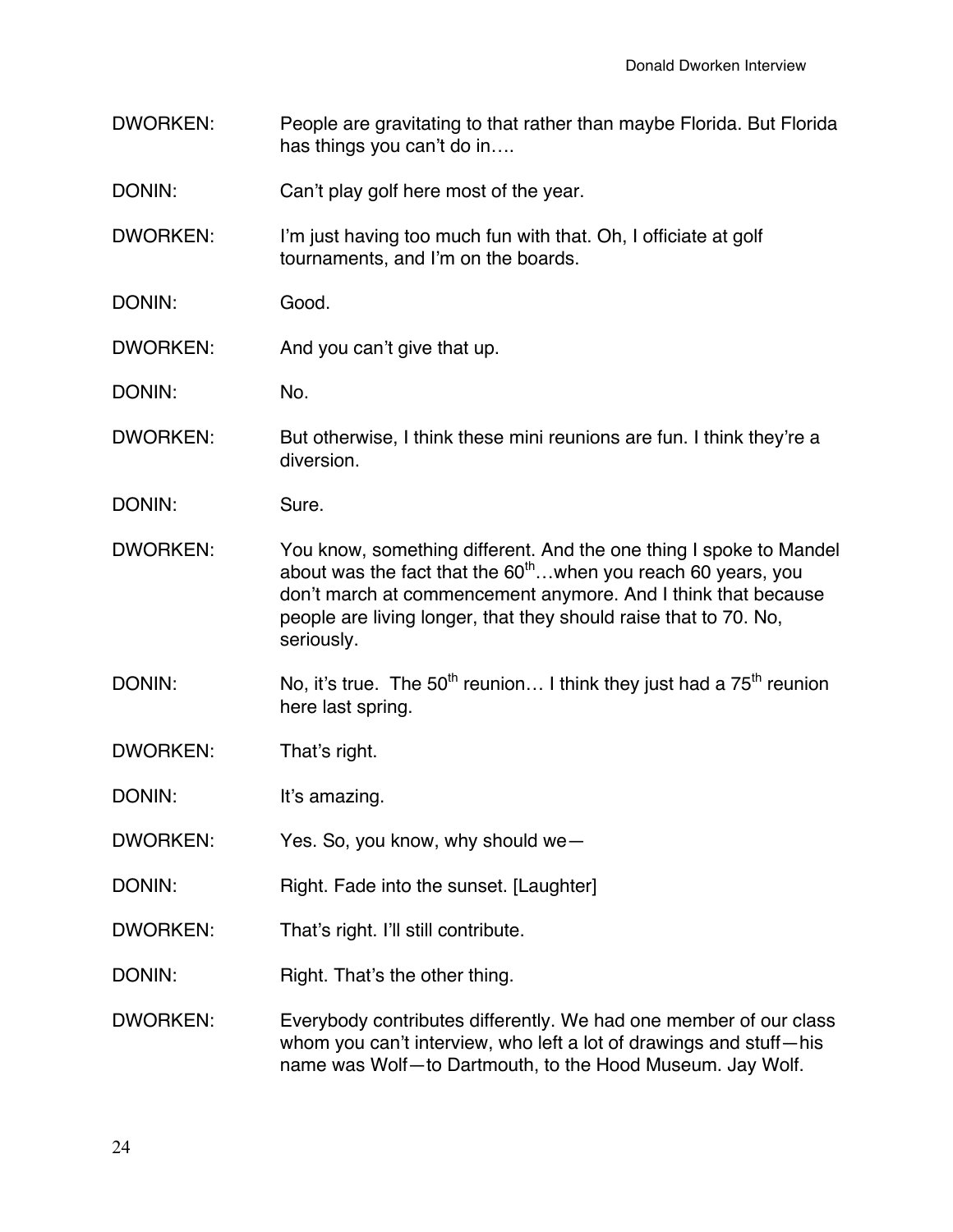# DONIN: Oh. Mm-hmm.

- DWORKEN: I gave Dartmouth several paintings, one of which hung at the old Hood.
- DONIN: Oh.
- DWORKEN: It was from there to there. And it was like musical flowers and whatever. And hung there for years. And there's one of Dr. Seuss that I gave them. And maybe one—whatever. But I think Dartmouth has imbued more spirit than anyplace I know. And it all started with John Sloan. You know, with Dickey. And Kemeny, etc. Because I think that…. But it probably started before then. But now it reaches out to more people, different types of people.
- DONIN: So what do you think of when you visualize the Dartmouth community today? How is it different from when you were here?
- DWORKEN: Well, besides the women….
- DONIN: Obviously, right.
- DWORKEN: Obviously. I think there's a lot of competition amongst colleges now, especially for money, tremendous competition. I think some of the other schools—some of the other Ivy League schools—have tried to do what Dartmouth has done: raise the level. I know one in particular that I always—Brown. I never thought of Brown. In 1951 Brown was a color. It wasn't a school. And my coming from Bridgeport, the thought of being in Providence was absolutely devastating. There was no way I was going to go to Providence. OK? [Laughter] And I think, you know, Cornell used to be a New York school. Now it's not. It's a med school and….
- DONIN: It's a state school, right.
- DWORKEN: Yes. And schools have changed. The Ivy League has changed. And Harvard's still Harvard, and Yale is still Yale. They talk to each other occasionally. But a lot of my friends went to Yale Law School in the '50s.

DONIN: Mm-hmm.

DWORKEN: When they opened up.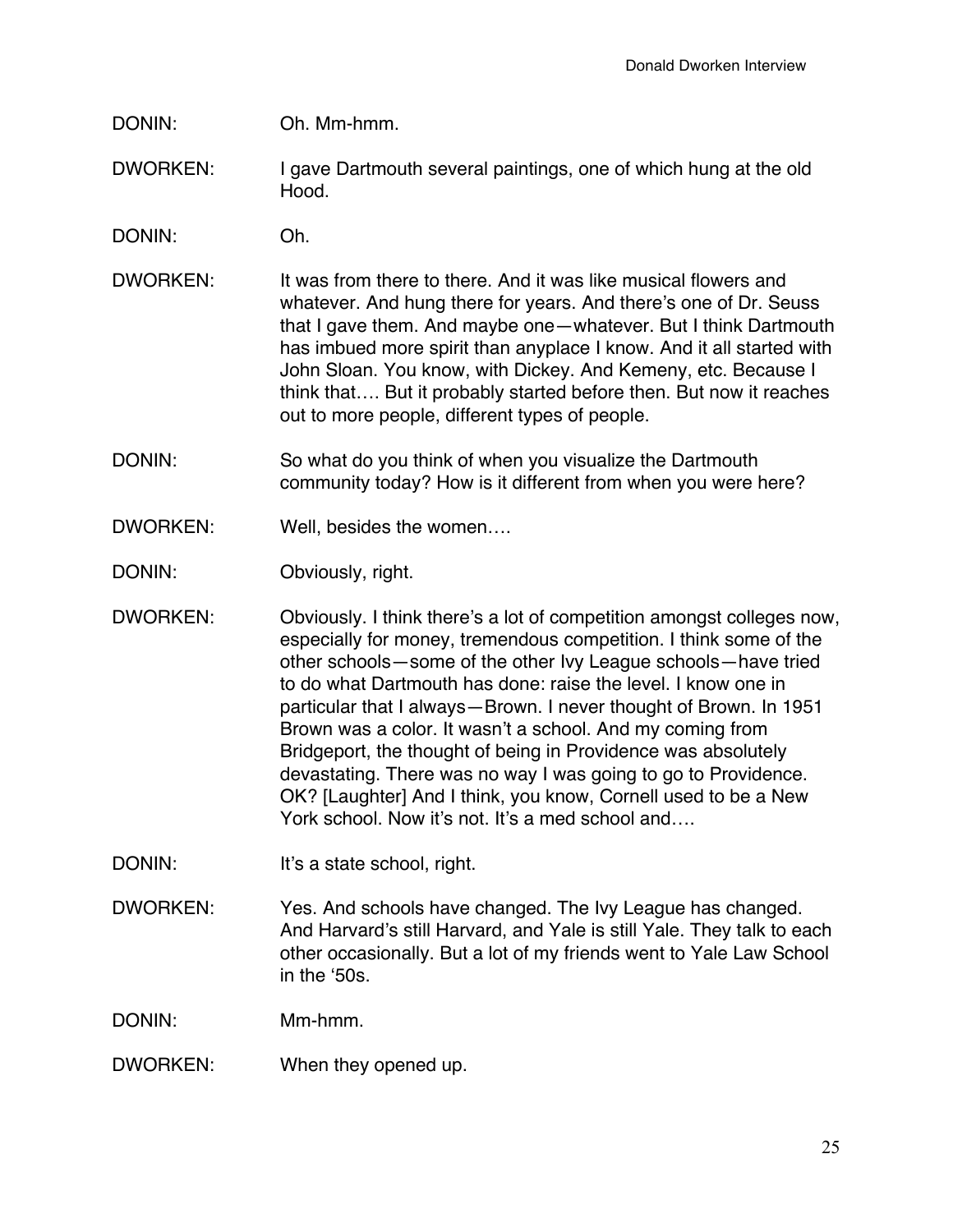| DONIN:          | Right.                                                                                                                                                                                                                                                                                                                                                                                                                                                |  |
|-----------------|-------------------------------------------------------------------------------------------------------------------------------------------------------------------------------------------------------------------------------------------------------------------------------------------------------------------------------------------------------------------------------------------------------------------------------------------------------|--|
| <b>DWORKEN:</b> | As a matter of fact, as I told you, the girl in the picture-                                                                                                                                                                                                                                                                                                                                                                                          |  |
| DONIN:          | Oh, yes.                                                                                                                                                                                                                                                                                                                                                                                                                                              |  |
| <b>DWORKEN:</b> | Hopefully, we can take a picture of.                                                                                                                                                                                                                                                                                                                                                                                                                  |  |
| DONIN:          | Yes. We have to go do that.                                                                                                                                                                                                                                                                                                                                                                                                                           |  |
| <b>DWORKEN:</b> | Okay.                                                                                                                                                                                                                                                                                                                                                                                                                                                 |  |
| DONIN:          | Right.                                                                                                                                                                                                                                                                                                                                                                                                                                                |  |
| <b>DWORKEN:</b> | Maybe it's stopped raining.                                                                                                                                                                                                                                                                                                                                                                                                                           |  |
| DONIN:          | Yes.                                                                                                                                                                                                                                                                                                                                                                                                                                                  |  |
| <b>DWORKEN:</b> | Married Harry Wellington, who was the dean of the Yale Law<br>School.                                                                                                                                                                                                                                                                                                                                                                                 |  |
| DONIN:          | Great.                                                                                                                                                                                                                                                                                                                                                                                                                                                |  |
| <b>DWORKEN:</b> | I spoke to her when he died and I called her on the phone. So I<br>think that Dartmouth has grown through the efforts of the president.<br>I met Dr. Kim. I bowed and said, [phonetic "onya hashamika"]. And<br>he nearly fell to the ground. Because I spent a year and a half in<br>Korea. I ran a MASH hospital there.                                                                                                                             |  |
| DONIN:          | Oh, wow!                                                                                                                                                                                                                                                                                                                                                                                                                                              |  |
| <b>DWORKEN:</b> | In peacetime. It was 1956, '58 and I volunteered. If you could<br>practice outside the Army, you could practice in the Army, even<br>though you may be blind, death, and whatever. And so they sent<br>me to Korea. I was single. The married guys went to Germany and<br>wonderful places. I saw KOREA on his forehead. And we had our<br>interview-I spoke German, and he still didn't send me to Germany.<br>But anyway, so I ran a MASH hospital. |  |
| DONIN:          | Dr. Kim must have loved meeting you.                                                                                                                                                                                                                                                                                                                                                                                                                  |  |
| <b>DWORKEN:</b> | It was really fun, you know. It was really fun. But now we're<br>searching for another president.                                                                                                                                                                                                                                                                                                                                                     |  |